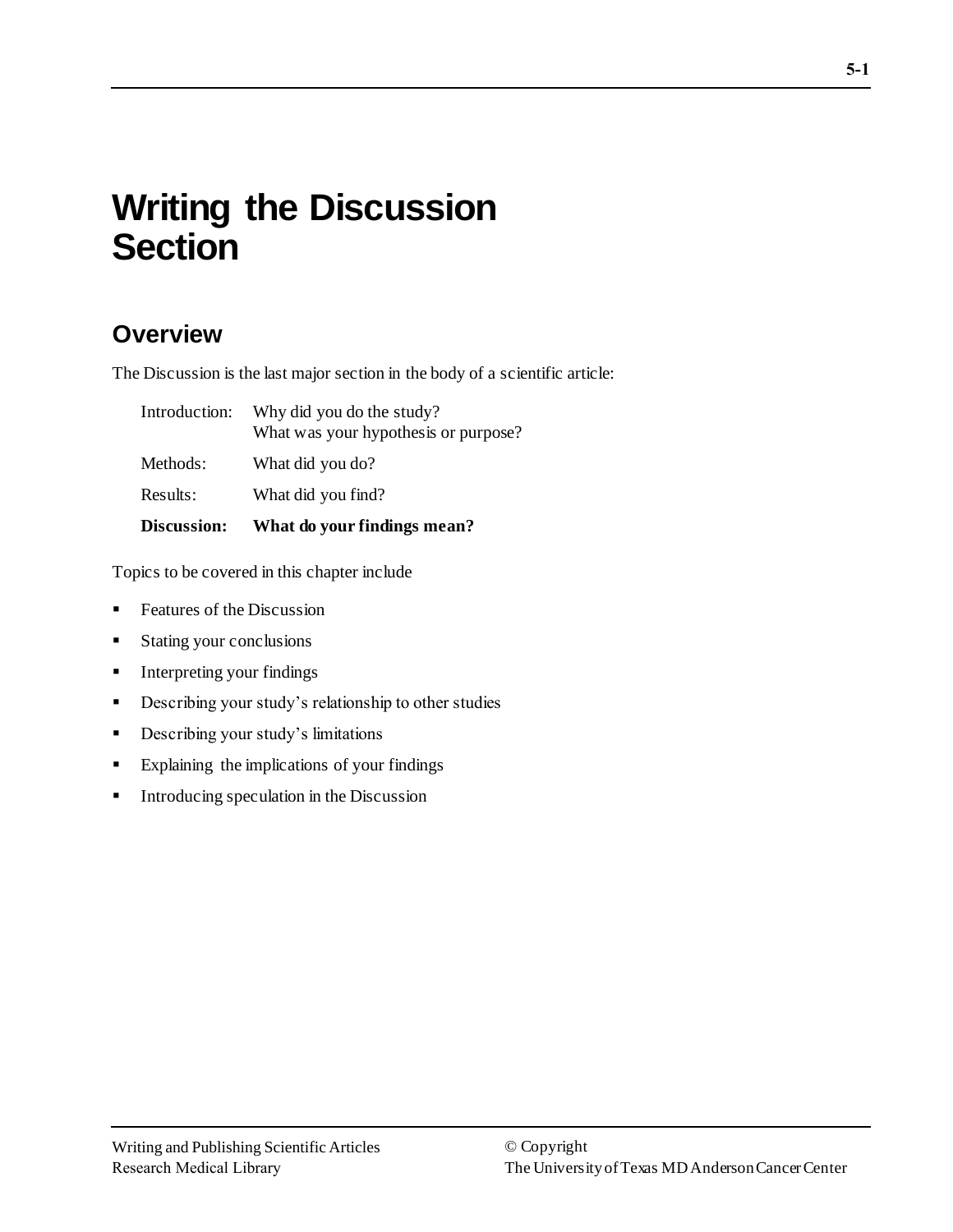## **Features of the Discussion**

The Discussion is basically an essay on the importance of your findings—how they fit into what is already known in the field, how they affect current scientific thought or medical practice, and what further research they suggest. An objective of the Discussion is to make sure readers do not misunderstand your research findings and their place in the research literature.

To write the Discussion, address all of the following that apply to your study:

- Begin by stating your conclusions based on your findings.
- **•** Interpret your findings—say what the results mean and how they relate to each other.
- Indicate how your findings fit in with the existing literature:
	- Studies that agree.
	- Studies that disagree, and possible explanations for the differences between your results and theirs.
- State the novelty or exceptional strengths of your study.
- Acknowledge the limitations and any other potential valid criticisms of your study (and if possible, give reasons why they may not be serious problems).
- State the extent to which your findings can be generalized to other populations.
- Describe why having filled the knowledge gap is important.
- Explain the implications of your findings, for example, how they may affect current scientific thought or medical practice.
- Describe avenues for further study that your findings suggest.

You should not use the Discussion to repeat the background information and results presented earlier in the paper.

Generally, Discussions do not have subheadings, but the ideas in the Discussion must flow from one to another, leading the reader along. Transitional phrases are thus very important in the Discussion. The relationship between the paragraphs also needs to be apparent.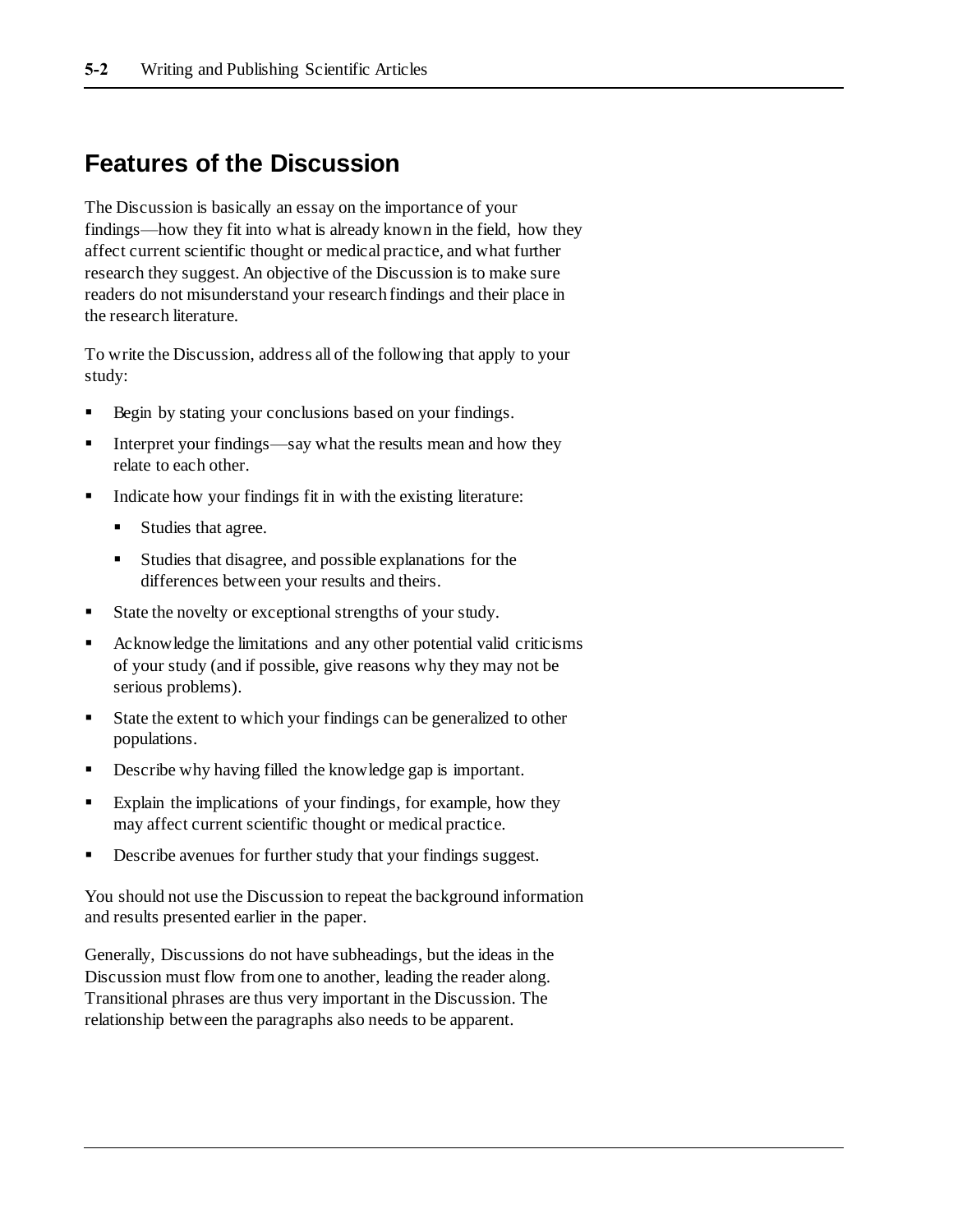### **Examples of Poorly Written and Well-Written Discussions**

On pages 5-16 to 5-22 are Discussions that contain the kinds of mistakes authors often make in the first drafts of their Discussion and well-written versions of the same poor Discussions. How the well-written examples fit the model of a well-written Discussion is indicated on each wellwritten example, and how the poorly written examples fail to follow the model is indicated on them.

### **Stating Your Conclusions**

Start your Discussion with a statement of your conclusions based on your findings. These conclusions are tied to your hypothesis or purpose, so use wording similar to that in your hypothesis or purpose (as stated at the end of the Introduction). Also point out the major findings that support your conclusions (but do not simply repeat all your results).

Consider the following example:

*At the end of the Introduction:* "To further the understanding of the role of CFTR gene dysfunction in the development of the cystic fibrosis phenotype, we extensively analyzed CFTR genes in 74 patients with nonclassic cystic fibrosis who were referred for confirmatory genetic diagnosis."

*At the beginning of the Discussion:* "The identification of mutations in the CFTR gene in a large fraction of our patients confirms the involvement of this gene in nonclassic cystic fibrosis. **[Conclusion]**  Indeed, each of the 29 patients with two identified CFTR mutations had at least one mutation that was predicted to be associated with residual CFTR function." **[Major finding that supports the conclusion]** (Adapted from Groman JD et al. Variant cystic fibrosis phenotypes in the absence of CFTR mutations. N Engl J Med 347:401–407, 2002.)

It is helpful in writing your conclusions to think of your hypothesis as a question ("Does X lead to Y?"), and then write the answer to the question ("Our study showed that X leads to Y.").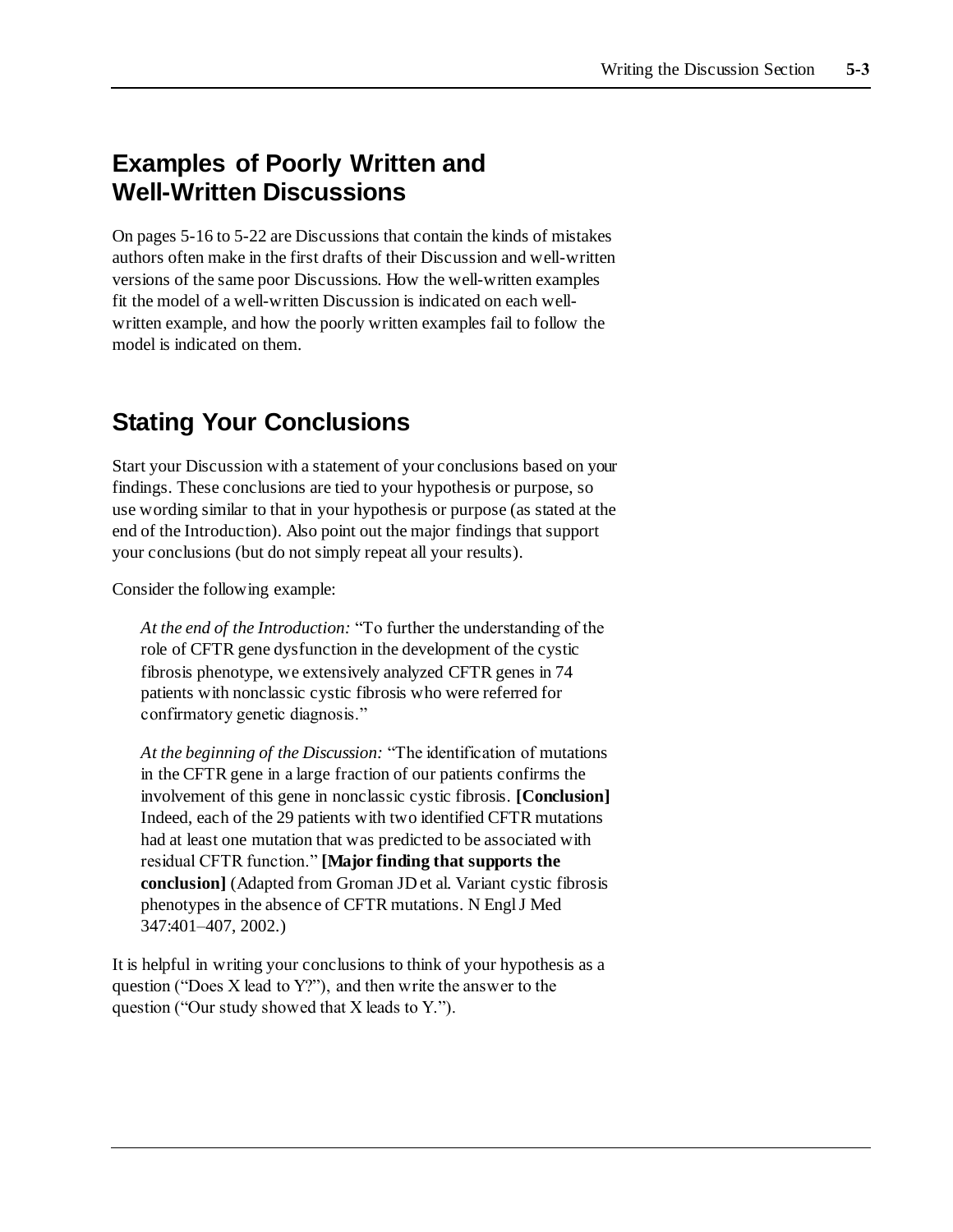### **Activity 1**

#### **Stating the Conclusions of a Study**

Write a conclusion for each of the following pairs of hypothesis/purpose statements and findings.

1. Hypothesis: We hypothesized that the *Q* gene is associated with life span in mice. Finding: Seventy percent of the mice not expressing the *Q* gene lived 1 year longer than the mice that expressed the gene.

2. Purpose statement: The goal of our study was to determine the toxic effects of drug X in patients with advanced solid tumors. Finding: In our study, 20 of 25 patients developed hand-foot syndrome after exposure to drug X.

Possible solutions will be handed out after discussion.

Please also see the examples of well-written Discussions (pages 5-18 and 5-21) for other examples of how to phrase the conclusions in the Discussion.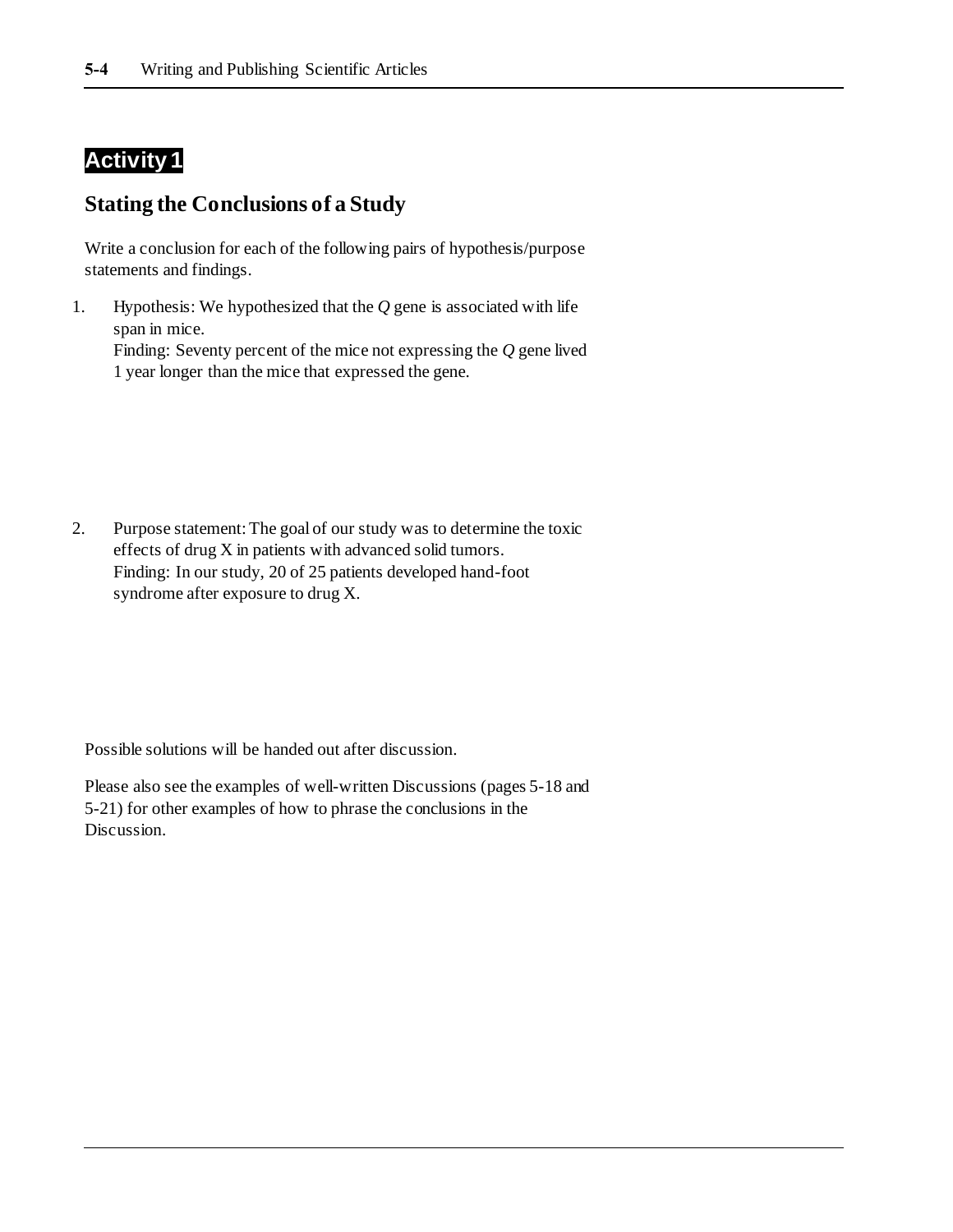## **Interpreting Your Findings**

The Discussion section is where you interpret your findings—that is, explain what they mean. This can involve putting your findings into perspective, explaining interesting or unexpected findings, correcting possible misperceptions, increasing readers' appreciation of your findings, showing the value of or compensating for disappointing or negative findings, or just giving readers a broader understanding of your findings and their significance.

To decide what to include, you can ask yourself, "What further explanation should I give to help readers understand and appreciate the importance of my research?" There could be 1 or several answers to this question. For example:

- In a study that shows that 2 or more agents have similar clinical benefits, you might compare the cost of the agents or their ease of administration.
- In a study that shows an increased incidence of a disorder, you might discuss how improvements in diagnostic techniques or varying definitions of the disorder over time may have contributed to the perceived increase.
- **I** In a study with somewhat contradictory findings, you might analyze the potential reasons for the discrepant findings.
- In a study that shows that an agent has unexpected side effects, you might theorize how the properties or mechanisms of action of the agent might be responsible for the side effects.
- In a study of a gene's function in the development of an organism, you might relate your findings to those in evolutionarily related organisms.
- In a study that shows that an agent is ineffective, you might explain why continued research on this agent or related agents is still called for, why this agent might work better in a different group of patients, or why this agent might be effective in combination with other therapies.
- In a study of the mechanism of action of a molecule, you might relate the pathway you describe to pathways that together might affect activity.

Such descriptions can vary in length, from just a couple of sentences to several paragraphs.

Here are 2 examples from the literature: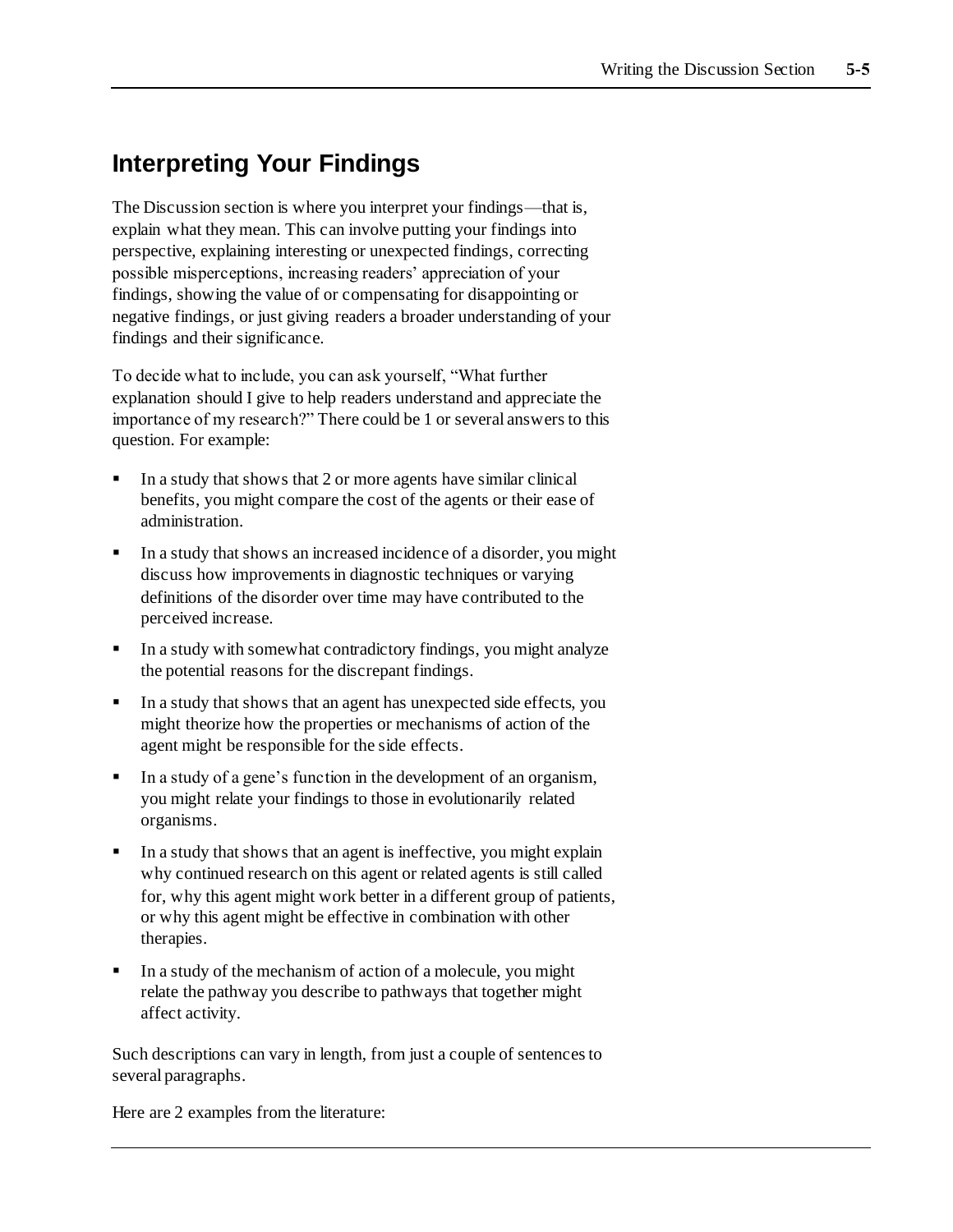There are many possible causes of a relationship between hospital volume and mechanical ventilation outcome among patients receiving critical care. High-volume hospitals may improve outcomes by implementing a broad range of best practices, including higher nurse-to-patient ratios, multidisciplinary care teams, a ventilation strategy involving a low tidal volume for lung injury, and protocols for sedation, weaning, and glycemic control.25–30 Clinicians at high-volume hospitals may also gain experience in the care of the critically ill, which could translate into improved rates of survival. More experienced as opposed to less experienced clinicians may be better at recognizing and treating the complications of critical illness or may be better at translating evidence into practice. (From Kahn JM et al. Hospital volume and the outcomes of mechanical ventilation. N Engl J Med 355:41–50, 2006.)

Since elevated serum RBP4 levels lead to insulin resistance in mice, <sup>9</sup> our observations raise the possibility that the serum RBP4 level might contribute to systemic insulin resistance in humans. In mice, increased serum RBP4 levels impair postreceptor insulin signaling at the level of phosphoinositide-3 kinase in muscle and enhance the expression of phosphoenolpyruvate carboxykinase in liver.<sup>9</sup> Therefore, increased serum RBP4 levels in humans might contribute to impaired insulin-stimulated glucose uptake in muscle and elevated hepatic glucose production, both of which are characteristic of type 2 diabetes.<sup>1</sup> Regions near the *RBP4* locus on human chromosome 10q have been linked to hyperinsulinemia or early onset of type 2 diabetes in 2 populations, a finding consistent with a pathogenic role for RBP4 in insulin resistance and type 2 diabetes.<sup>32,33</sup> (From Graham TE et al. Retinol-binding protein 4 and insulin resistance in lean, obese, and diabetic subjects. N Engl J Med 354:2552-2563, 2006.)

If your study included several experiments, you will also use the Discussion to explain how the findings of the individual experiments relate to each other and what they mean when considered together. Here's an example:

[Preceding paragraph: The in vivo activity of AMG 706 is attributed to its activity against all VEGFRs tested. . . .] The high selectivity of AMG 706 is evidenced by the lack of activity against a variety of other kinases tested. Furthermore, no activity against bFGF-induced HUVEC proliferation was observed, implying that AMG 706 does not inhibit the receptor for bFGF or any downstream kinases or other proteins that mediate the proliferative signals of bFGF. Examination of the physiologic response of established tumors to treatment with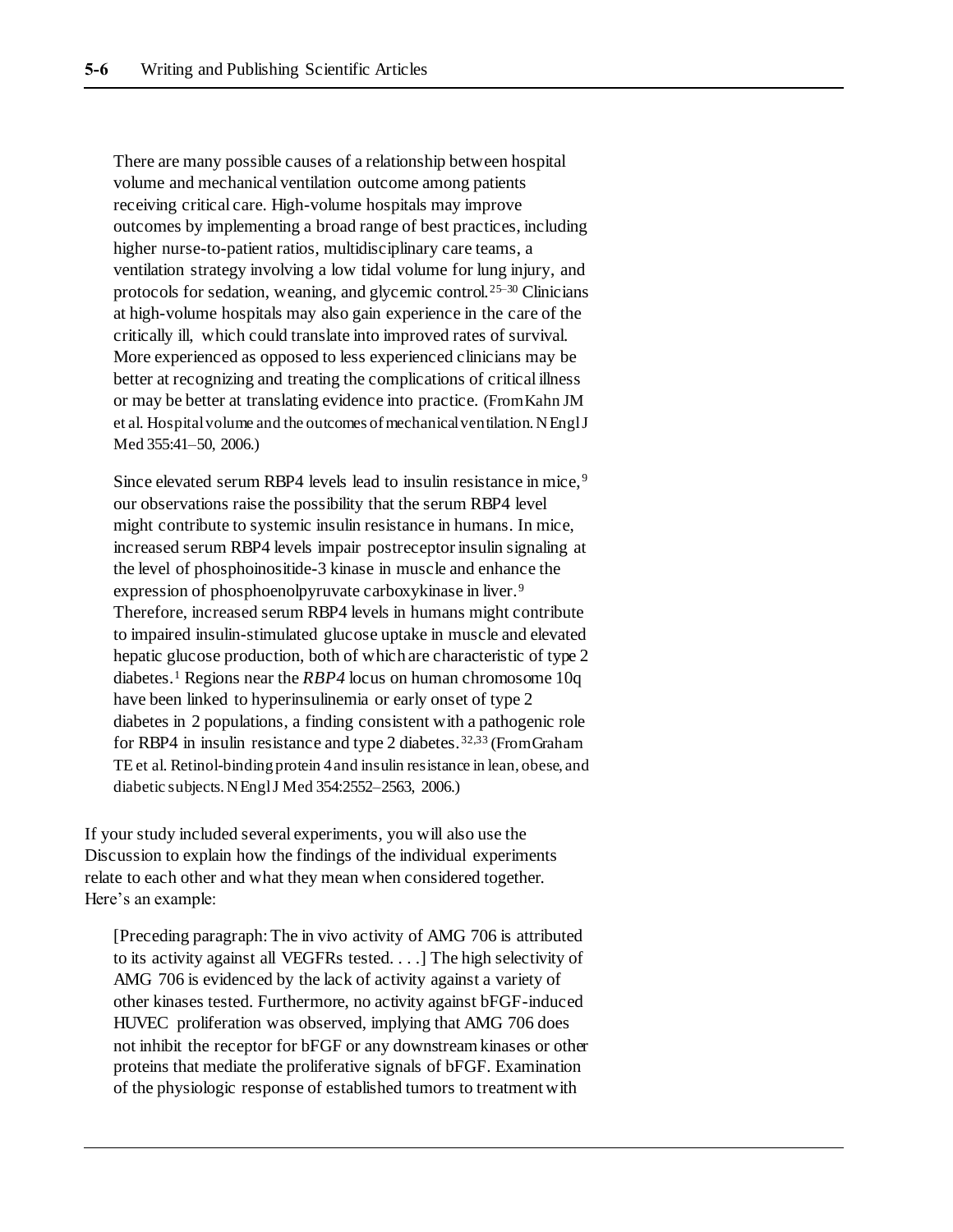AMG 706 provided direct evidence that the mechanism of tumor regression in A431 xenografts is the antiangiogenic effects of AMG 706. Increased endothelial cell apoptosis in association with decreased blood vessel area was the first event observed after administration of AMG 706. This was followed by significant increases in tumor cell apoptosis. The sequence of these observations is consistent with targeting of tumor-associated endothelial cells and blood vessels as a primary mechanism of the antitumor activity of AMG 706 in the model systems explored in this study. (From Polverino A et al. AMG 706, an oral, multikinase inhibitor that selectively targets vascular endothelial growth factor, platelet-derived growth factor, and Kit receptors, potently inhibits angiogenesis and induces regression in tumor xenografts. Cancer Res 66:8715–8721, 2006.)

The following sections describe elements of the Discussion that are an extension of interpreting your findings.

### **Describing Your Study's Relationship to Other Studies**

An important component of the Discussion is a description of the most relevant studies that directly support your findings and the most relevant studies that disagree with your findings. For studies that disagree, you should include possible reasons why the studies disagree with yours. For example, perhaps you used a different technique, studied a different population or ethnic group, or had a larger sample and so detected effects too small to be seen in smaller studies.

Discussing work by others that disagrees with yours is one of the hardest things to do in the Discussion. On the one hand, you want to be respectful and objective and give credit to those who published first because they may have laid the foundation for your work. On the other hand, you also must convince readers to accept your conclusions and must suggest plausible explanations for the discrepancy.

Some authors try to avoid criticizing other studies by simply naming the studies or just stating the studies' results without explaining how the results differ from the authors' own. But then the readers must identify the discrepancies themselves, which can lead to misunderstanding.

When explaining a discrepancy between your results and those previously published by another group, it is best to focus on a strength of your study rather than a weakness of theirs. In other words, instead of stating that the other study's approach was inferior to yours, state that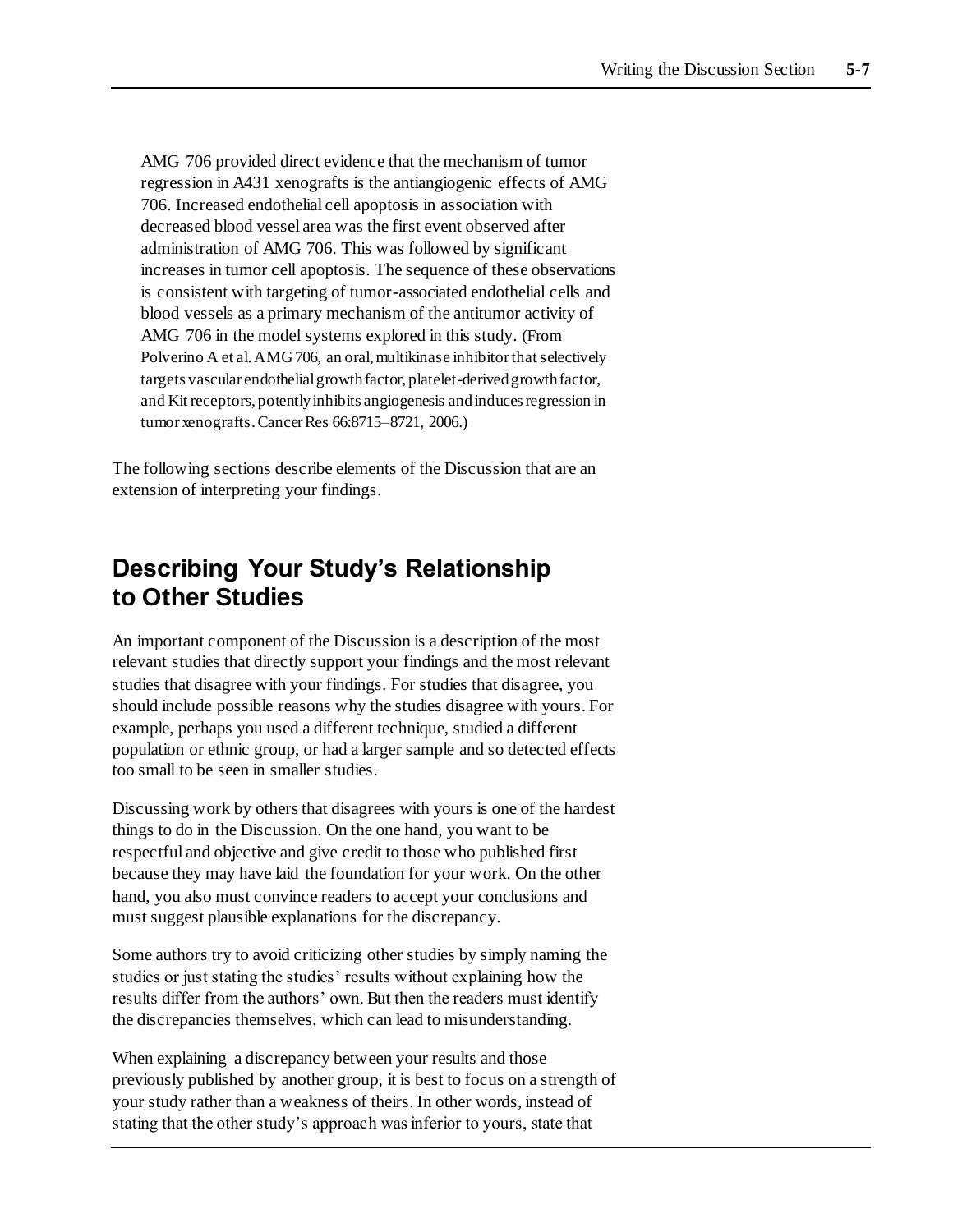yours was better and give reasons to support this. Also, avoid all-ornothing statements about the reasons for the discrepancy or the validity of the other study's findings. Phrase your explanations as suggestions, or assume that the discrepancy could be due to more than 1 factor.

Consider the following example:

*Not useful (study merely named):* We found that drug B was not effective. Smith et al.<sup>1</sup> also studied drug B.

*Not useful (discrepancies not stated):* We found that drug B was not effective. In the study of Smith et al., $1\ 15$  of 40 patients responded to drug B.

*Negative tone (focuses on other study's shortcoming):* Unlike our study, a previous trial showed that drug B was effective.<sup>1</sup> However, the patient selection criteria used in that trial were unrealistic. Failure of the previous trial to include patients with advanced disease probably accounts for the positive findings of that trial.

*Positive tone (focuses on present study's strength):* Unlike our study, a previous trial showed that drug B was effective.<sup>1</sup> However, unlike the previous trial, our study group included a high proportion of patients with advanced disease. This difference in patient groups may account for the different results.

It is also important to distinguish your work from corroborating studies. A string of sentences about similar studies with similar results can raise doubts about whether your study is novel. You should therefore point out how the previous studies differed from yours (for example, a different patient population or different cell line). You also may discover that the gap in knowledge, as stated in the Introduction, should be refined to emphasize the differences between your study and those that preceded it.

#### **Describing Others' Findings**

Describing other researchers' findings in your own words is an important part of explaining your study's relationship to other studies. Occasionally, a direct quotation is appropriate, because you wish to reuse a short phrase that is particularly apt and memorable or because repeating the exact words of a recognized authority gives those words extra weight. Most of the time, however, you will be paraphrasing or summarizing.

**Paraphrasing** means rewriting, or "translating," the written text from another source into your own words without changing the original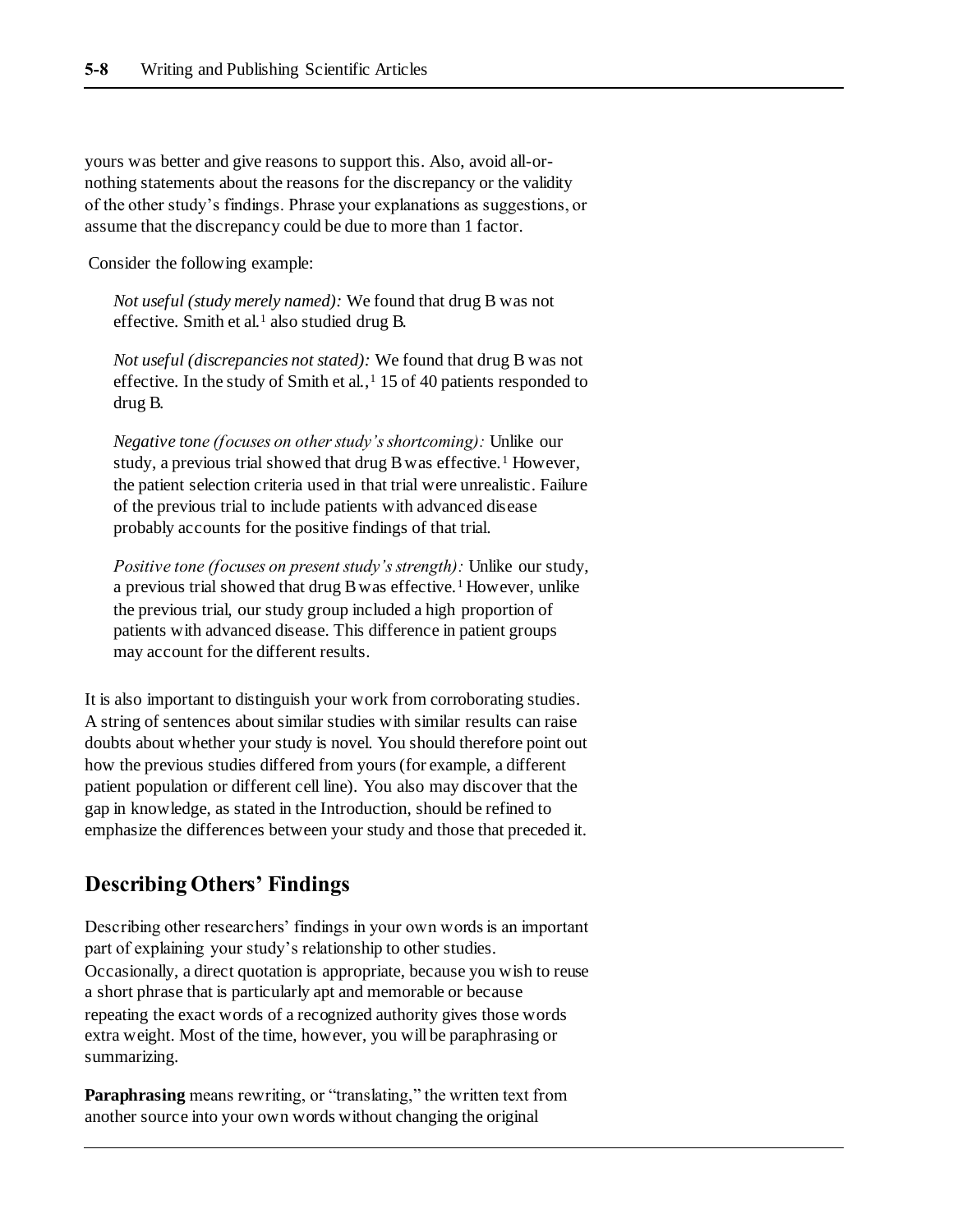meaning. When you paraphrase, take care to substantially reword and restructure the sentences rather than replacing or rearranging only a few words.

Consider the following example:

*Original:* Chronic hepatitis C virus infection is most frequently associated with remote or current intravenous drug use and blood transfusions before 1992, although as many as 20% of infected patients have no identifiable risk factor. (Adapted from Herrine SK. Approach to the patient with chronic hepatitis C virus infection. Ann Intern Med 136:747–757, 2003.)

*Poor paraphrase:* Chronic hepatitis C virus infection is most often associated with past or current intravenous drug use and with blood transfusions before 1992, but up to 20% of infected patients do not have an identifiable risk factor.<sup>1</sup>

*Good paraphrase:* The most common risk factors for chronic hepatitis C virus infection are use of intravenous drugs, either currently or in the past, and receipt of blood transfusions before 1992. However, in up to 20% of patients with chronic hepatitis C virus infection, no risk factor can be identified.<sup>1</sup>

**Summarizing** involves creating a concise, shortened version of the original text that includes the main information but not all the details. This technique is the one used most often in describing others' studies. Like paraphrasing, summarizing involves putting others' statements into your own words. However, whereas paraphrasing often involves rewording individual sentences, summarizing usually involves a larger amount of information.

Consider the following example:

*Original:* We observed a striking inhibition of hepatic preneoplasia by upregulation of insulin-like growth factor binding protein-I (IGFBP-I) in transgenic mice. This inhibition may have been caused by increased binding of insulin-like growth factor-I and/or -II by IGFBP-I within the preneoplastic lesions, which would decrease the mitogenic activity of the growth factors. Our results suggest that liver cancer development might be affected by glucoregulatory hormones, growth factors, cytokines, and nutritional factors that regulate hepatic IGFBP-I expression. The study added new evidence to the notion that the insulin-like growth factor axis plays a critical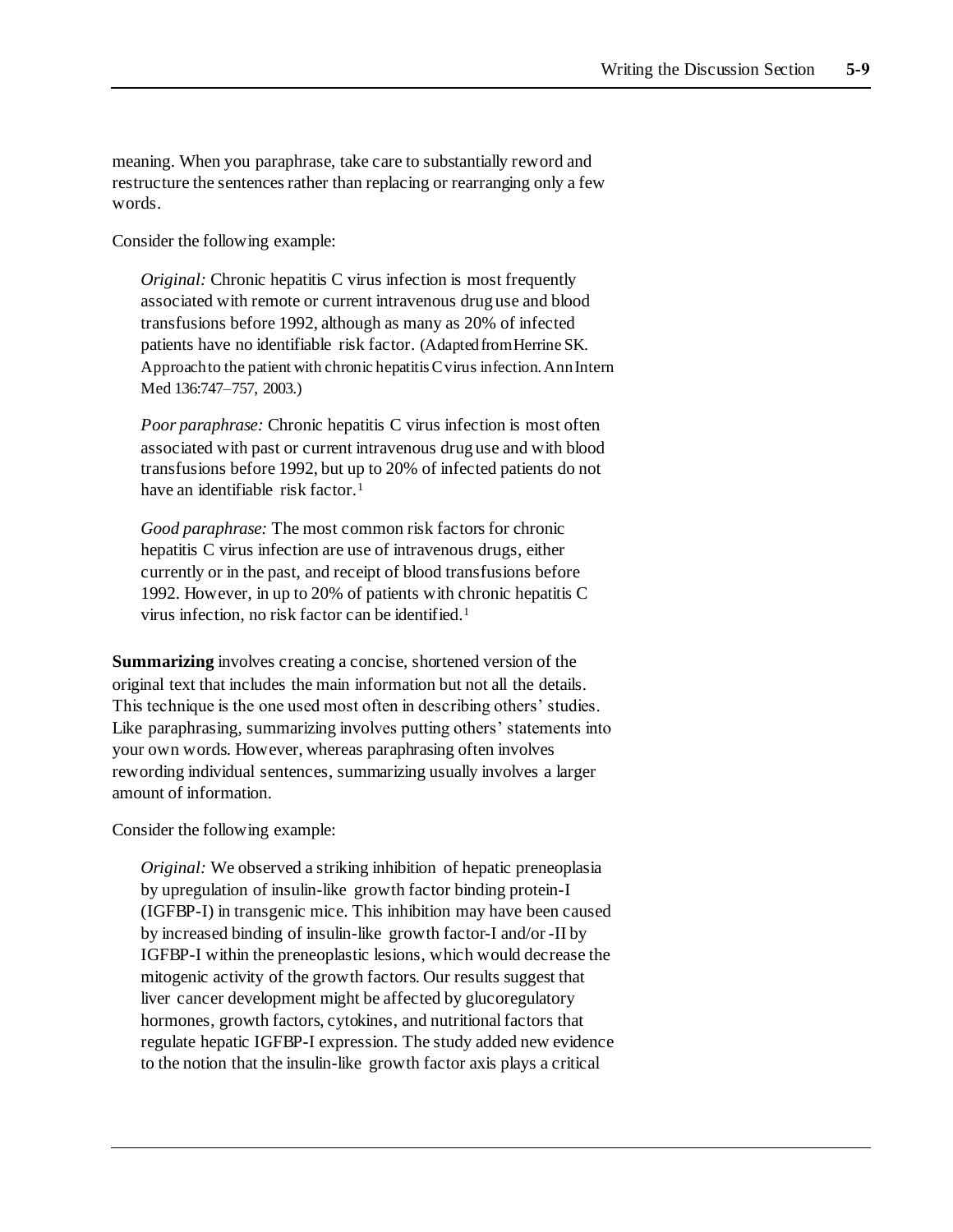role in liver cancer development. (Reprinted with permission from Lu S, Archer MC. Insulin-like growth factor binding protein-I overexpression in transgenic mice inhibits hepatic neoplasia. Mol Carcinog 36:142–146, 2003.)

*Summary:* Using a transgenic mouse model, Lu and Archer<sup>3</sup> showed that glucose regulation is involved in hepatocellular carcinogenesis.

#### **Attribution Signals**

Attribution signals are words, phrases, and verb forms used to identify, or signal, someone else's work and to distinguish between studies. Examples of attribution signals are "others have shown," "their findings demonstrate," "Smith et al. reported," and "our previous study showed." You may combine these attribution signals with phrases that suggest contrast or similarity between your findings and others', such as "in contrast," "however," and "likewise." In the Discussion, this technique is highly useful to synthesize your findings with others' research and to clarify the relationships among the studies.

In the paragraph below, the words in bold signal a particular study.

**We found** that the WW–WW–WW haplotype was the most prevalent haplotype in the lung cancer patients and control subjects but was more common in the control subjects than in the patients. **A similar observation** has been documented for colorectal cancer and breast cancer.35,37 The haplotype for distribution **in this study is similar to that found by Weston et al.,**<sup>38</sup> who suggested that rare p53 minor haplotypes are associated with increased risk of breast cancer in some racial groups. **Similarly, we found** that the rare haplotypes were statistically significantly associated with an elevated risk of lung cancer, with the highest risk found in individuals with the W–M–M alleles. **In addition, we found, as did Sjolander et al.,**<sup>53</sup> that the 3 loci are in strong linkage disequilibrium. (Adapted from Wu X et al. p53 genotypes and haplotypes associated with lung cancer susceptibility and ethnicity. J Natl Cancer Inst 94:681–690, 2002. Reprinted with permission.)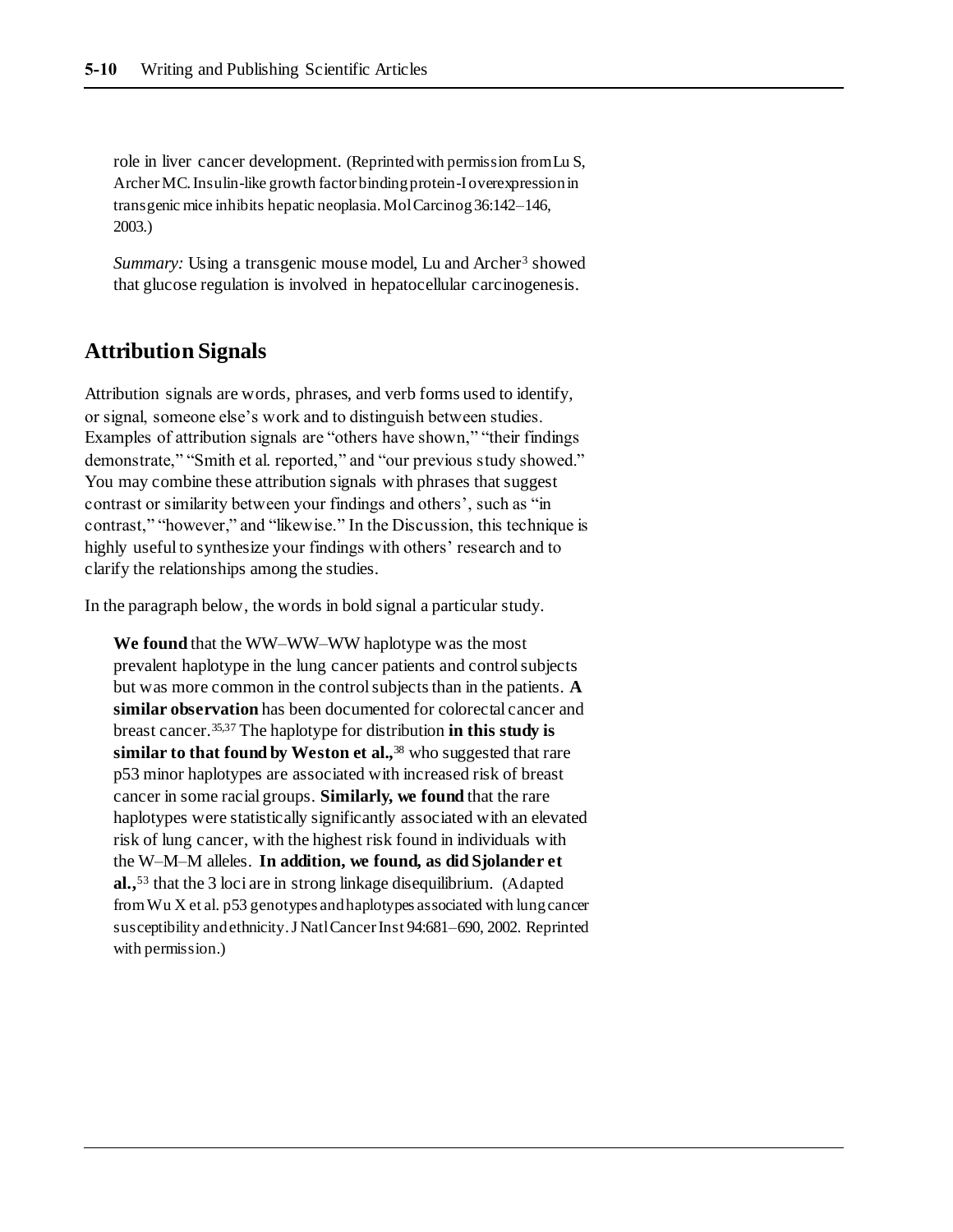### **Activity 2**

#### **Effective Paraphrasing and Summarizing**

Here are 2 passages that might be found in the general medical literature.

1. Paraphrase this sentence for inclusion in the Discussion of a research article.

However, because our previous trial showed that 6 of 10 patients who had previously been treated with regimen R had a minor response to drug Z, one could envision that drug Z might be a useful salvage therapy in patients with disease resistant to regimen R.

2. Summarize this paragraph by "Smith et al (4)" for inclusion in the Discussion of a research article.

We observed the following in the patients with colon cancer who underwent the new, more radical surgical procedure. In group A, which received radical resection followed by adjuvant chemotherapy, the 5-year survival rates were 95% in those with stage I disease, 65% in those with stage II disease, and 25% in those with stage III disease. In group B, which received the standard treatment consisting of less radical resection followed by chemotherapy, the respective 5-year survival rates were 50%, 35%, and 10%. There were also acceptable (considering the more radical nature of the procedure) long-term surgical morbidity rates of 18%, 23%, and 28% for group A and 15%, 18.5%, and 19% for group B.

Possible solutions will be handed out after discussion.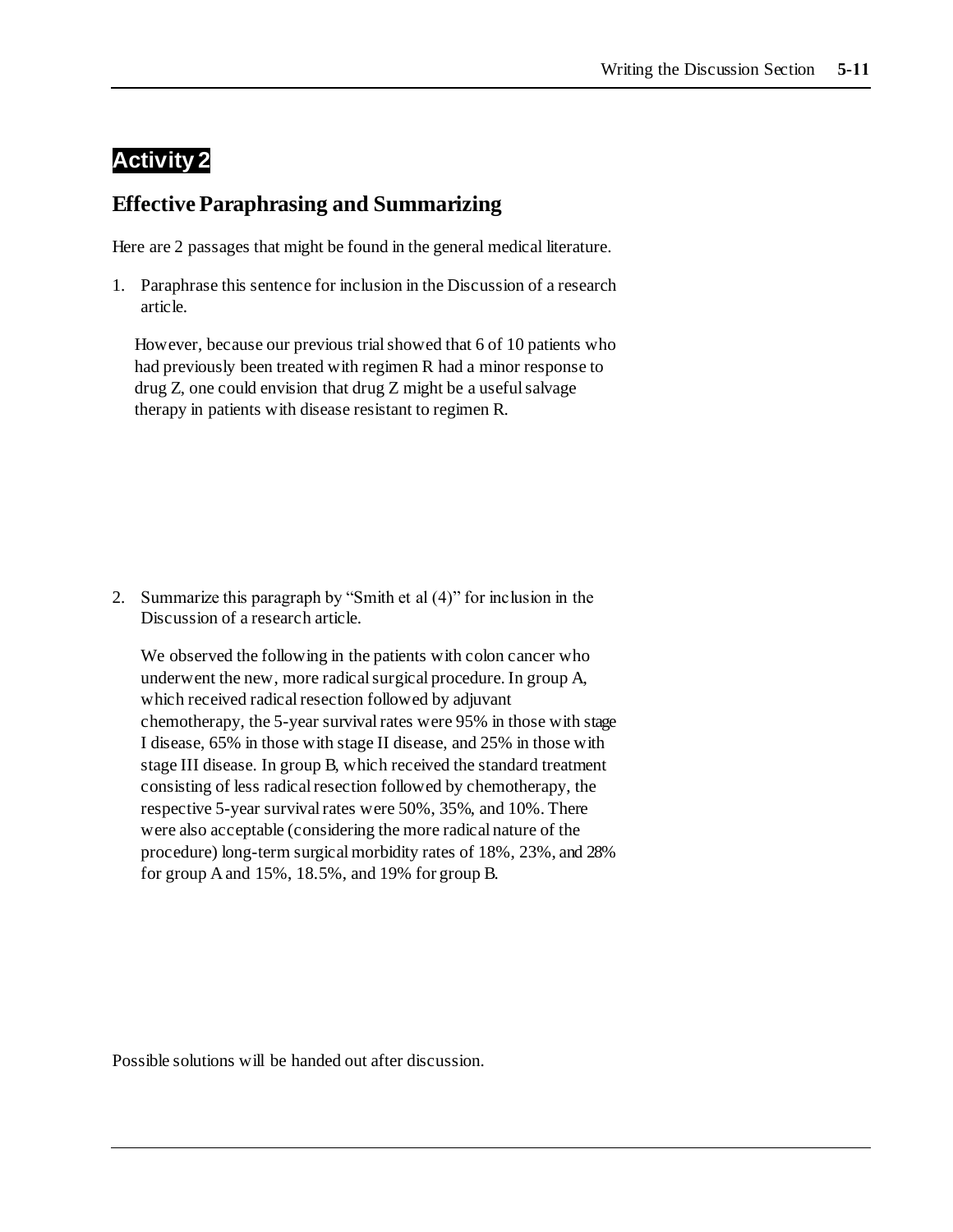### **Describing Your Study's Limitations**

It is also important in the Discussion to anticipate reviewers' criticisms and acknowledge possible limitations of your study. For example:

Our subjects were non-Hispanic whites, so it is not known whether our results are applicable to other groups. Further studies with additional populations are needed.

Because we examined only 50 patients, our results may have been due to chance. The results must be confirmed in a larger study.

These conclusions were based on the responses of 5 cell lines and so might not reflect processes in the intact body. We are now confirming our results in mice.

In this study, gene expression was measured by Northern blotting, which may not have been sensitive enough to detect low-level expression.

If perceived limitations of your study might not be true limitations, give the reasons why. Please see the examples of well-written Discussions (pages 5-18 and 5-21) for examples of this.

## **Explaining the Implications of Your Findings**

Explaining the implications of your findings is an essential part of your Discussion. A study's findings are specific but may have far-reaching implications—identifying disease characteristics that predict response to therapy, for example, or providing a rationale for a change in clinical practice.

To describe the implications, think of how your findings will affect scientific thought or medical practice or how your findings will be applied and what will happen when they are. To determine the implications of your study, try answering 1 or more of the following questions:

- How do these findings advance our understanding of disease prevention, treatment, or cure?
- On the basis of these findings, what should now be done differently in research or clinical practice?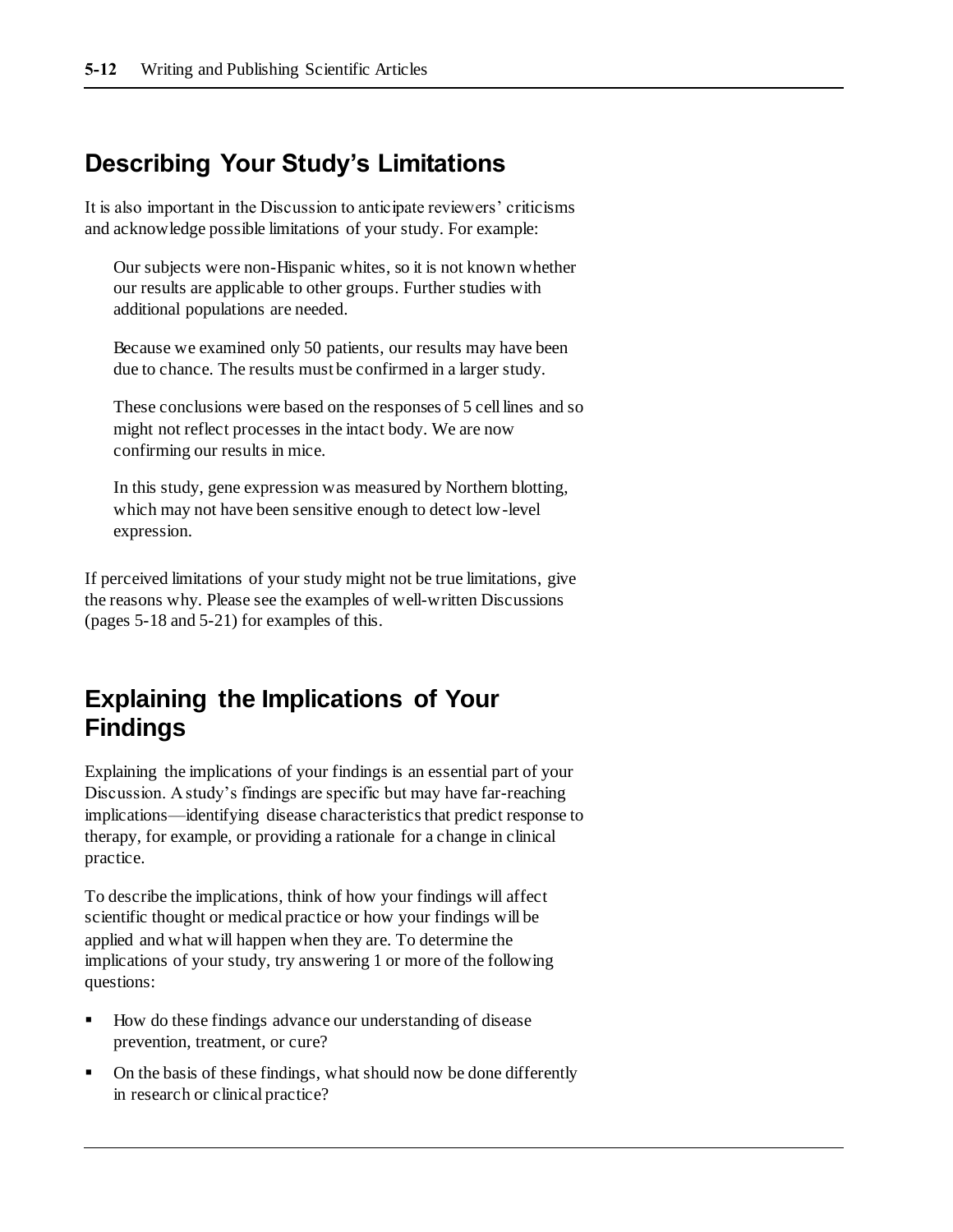- What do these findings tell us about the agent or disease model being studied?
- How should any novel materials or methods used in the study be applied in future studies or clinical practice?

Here are some examples:

*Major finding:* We found that most early liver tumors have mutations in the X gene promoter.

*Implication:* Therefore, mutation screening of the X gene promoter may be a useful tool for early detection of liver tumors.

*Major finding:* We found that mouse Z tumors are genetically and histologically different from human Z tumors.

*Implication:* Therefore, future studies of chemotherapy for Z cancer should be conducted in a different animal model.

Implications of a clinical trial may be self-evident, showing whether a new therapy should be tested in future trials. However, articles on basic science, such as those examining specific molecular, genetic, or cellular behavior, often require an explicit statement of the implications of the results. Including this information in your Discussion shows that you have thought critically about your results and their practical value.

### **Activity 3**

#### **Explaining the Implications of Your Findings**

Write the conclusions of your current research based on the assumption that your hypothesis is true. Remember, these can be stated by answering your research question ("Does X lead to Y?" "Our study showed that X leads to Y."). Then write 1 or more sentences describing the implications of your presumed findings. Some implications will be discussed in class. If yours is not discussed in class, we will be happy to review it afterward and send you our comments. Please put your name on it before giving it to an instructor.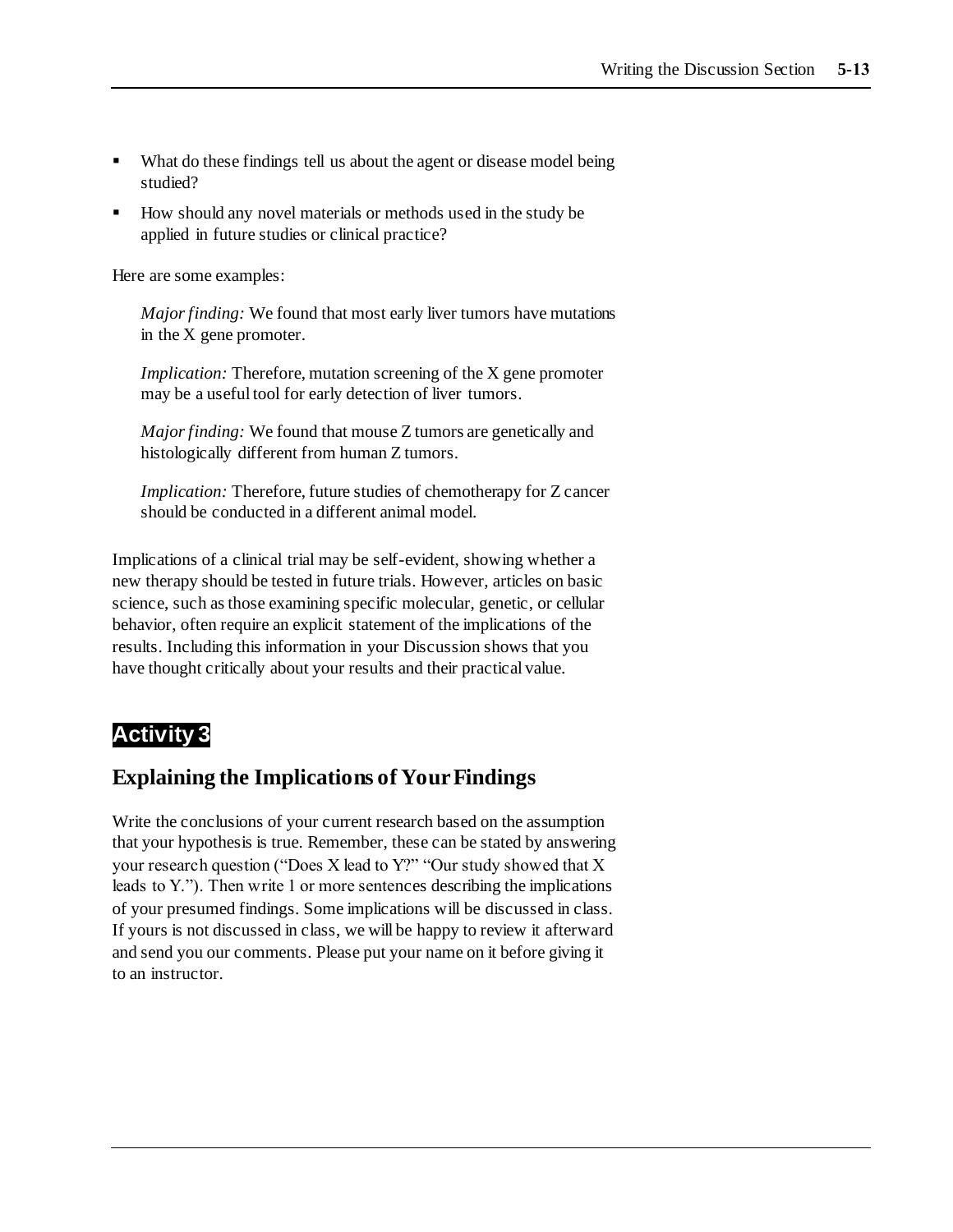### **Introducing Speculation in the Discussion**

When you state your conclusions, why filling the gap is important, and how your results may change scientific thought or medical practice, you may be tempted to speculate about implications that your current data do not support. Speculation is the formation of new hypotheses. Sometimes journal reviewers and readers disapprove of speculation, but often that is because the writer has not made it clear that the speculation is a hypothesis rather than a conclusion. How much can you speculate about your findings? Assuming you have firm data for your conclusions, it is probably all right to speculate 1 step further to another, more longranging conclusion.

Following are 2 examples in which the authors add phrases or sentences that indicate that the ideas are speculations, not conclusions:

On the basis of our data, we conclude that overexpression of protein ABC in tumors from patients with disease XYZ is associated with a decreased survival rate. We *further speculate* that ABC is involved in the initiation of XYZ.

Given our results, *it is likely* that ABC is involved in the initiation of XYZ. *However, this hypothesis needs to be tested*.

Speculation can also be a way of introducing what you will do next. It is useful to mention the next step: it shows you are thinking ahead in your research plan. For example:

Our findings *suggest* that ABC is a predictor of response to chemotherapy with XYZ in patients with breast cancer. *The next step* is to study the relationship between ABC level and response to XYZ in a clinical trial.

If you are actually doing the next step, say so, to let your competitors know you have a head start:

The results of our study imply that bone growth is slowed by this gene, *but this must be tested in other experiments. These experiments are under way in our laboratory*.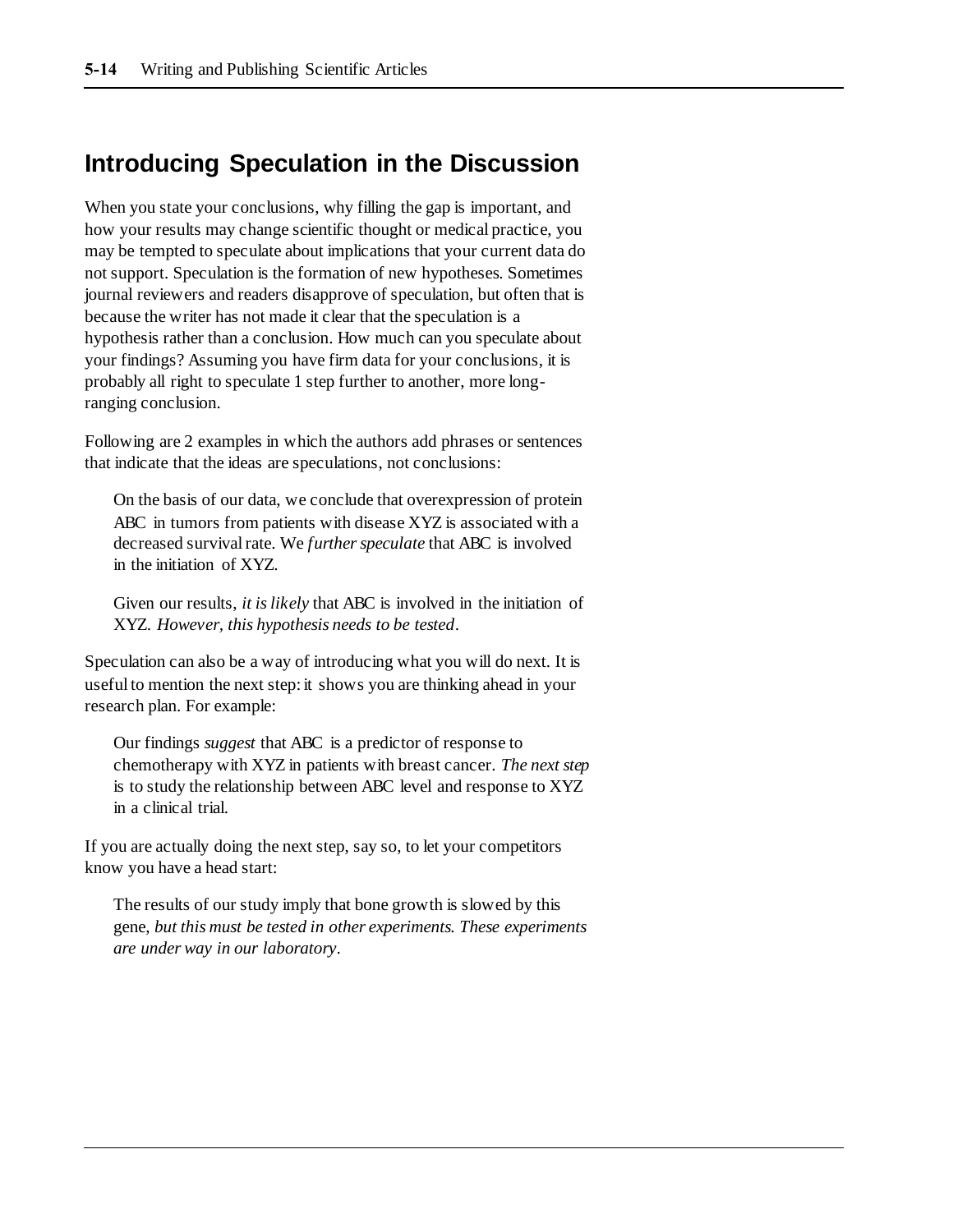## **Activity 4**

### **Outlining Your Discussion**

Write either an informal outline or a list of phrases or statements for the Discussion section of a paper on your current research. Some outlines will be discussed in class. If yours is not discussed in class, we will be happy to review it afterward and discuss it with you later. Please put your name on it before giving it to an instructor.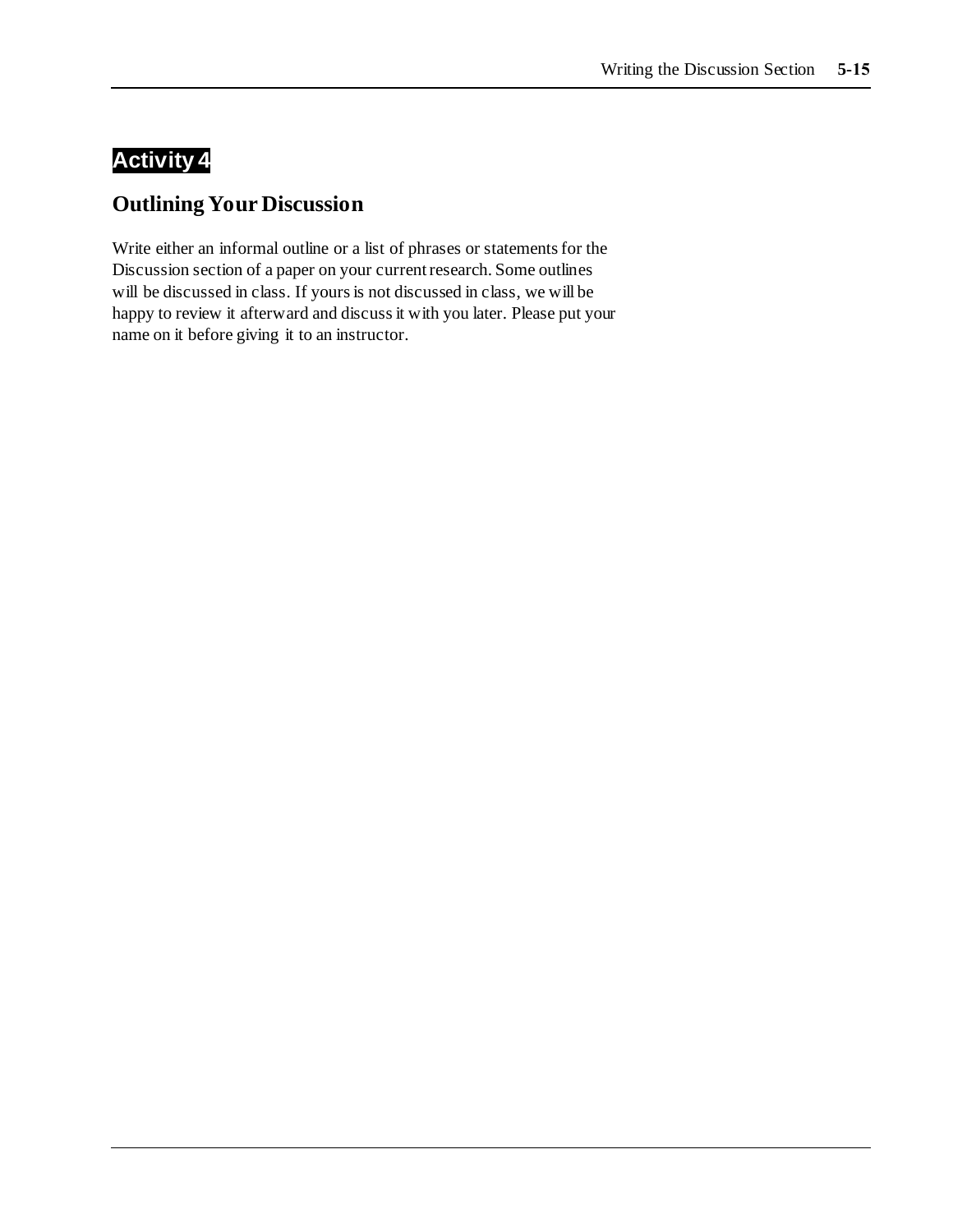## **Example of a Poorly Written Discussion (Basic Science Study)**

Previous data suggested that BRCA1/2 mutation status influences the clinical characteristics and outcome in breast and ovarian cancers. However, mutations in these genes alone are unlikely to account for all of the variation observed; tumor formation results from an accumulation of somatic genetic alterations in several different genes, of which many may influence tumor phenotype. In support of this, some studies have shown associations between the clinical characteristics of tumors and multiple differences in gene expression (14).

Previously, we determined the BRCA1 and BRCA2 mutation status in 288 epithelial ovarian cancer families (Ref. 3; unpublished data). The purpose of the study reported here was to establish whether the spectrum of somatic genetic events that may influence tumor phenotype during ovarian cancer development differs with respect to BRCA1/2 mutation status and/or a family history of the disease. To do this, we have compared the frequencies of genomic alterations identified using metaphase comparative genomic hybridization (CGH) between ovarian tumors from BRCA1 and BRCA2 mutation carriers, familial cases in which no BRCA1/2 mutation could be identified, and sporadic cases.

Table 1 summarizes the frequencies with which genetic alterations were identified for each chromosome arm. Several alterations occurred with a particularly high frequency (in 42–76% of all tumors); these were losses on chromosomes 4q, 5q, 6q, 13q, 18q, and X and gains on chromosomes 1, 3q, 6p, 7q, 8q, 19q, and 20q. Several regions of relatively frequent loss or gains (in >30% of all tumors) were also identified. For most alterations, we were able to define single critical regions in common between tumors. In some cases, it was possible to define more than 1 region of interest (Table 1).

High levels of amplifications were identified at several sites throughout the genome. In some instances, the same region of high-level amplification was common to multiple tumors, which possibly indicates the location of a single gene target. In general, high-level amplifications were not frequent events. However, they tended to occur in regions that also showed frequent gain, which may suggest a shared target (Table 2).

We used 2 different approaches to determine whether the pattern of somatic genetic alterations during tumor development differs between BRCA1, BRCA2, familial non-BRCA1/2, and sporadic ovarian cancers. Firstly, we performed a systematic comparison of the frequency of genetic alterations between the 4 tumor groups. Secondly, we performed hierarchical cluster analysis to identify alterations that tended to occur together during tumor development. For the purpose of these analyses, we divided the genome into 100 nonoverlapping regions of similar size based on the 4´,6-diamidino-2-phenylindole banding on the CGH profile and recorded the presence of loss or gain at every region for each tumor.

Significant differences in the frequency of loss or gain between 1 or more groups of tumors were identified at 20 different chromosome regions; in total, 41 significant differences were observed between the 4 groups (Table 3). Notably, deletions of the region containing the BRCA1 gene  $(17q12–21)$  were significantly more frequent in tumors from BRCA1 mutation carriers than in non-BRCA1 tumors ( $P = 0.014$ ). Similarly, deletions of the region containing the BRCA2 gene  $(13q12-13)$  were significantly more frequent in tumors from BRCA2 mutation carriers than in non-BRCA2 tumors ( $P = 0.006$ ). This is consistent with data from loss of heterozygosity studies, which indicate that deletion of the wild-type BRCA1 or BRCA2 allele is a frequent and nonrandom event in tumors from mutation carriers.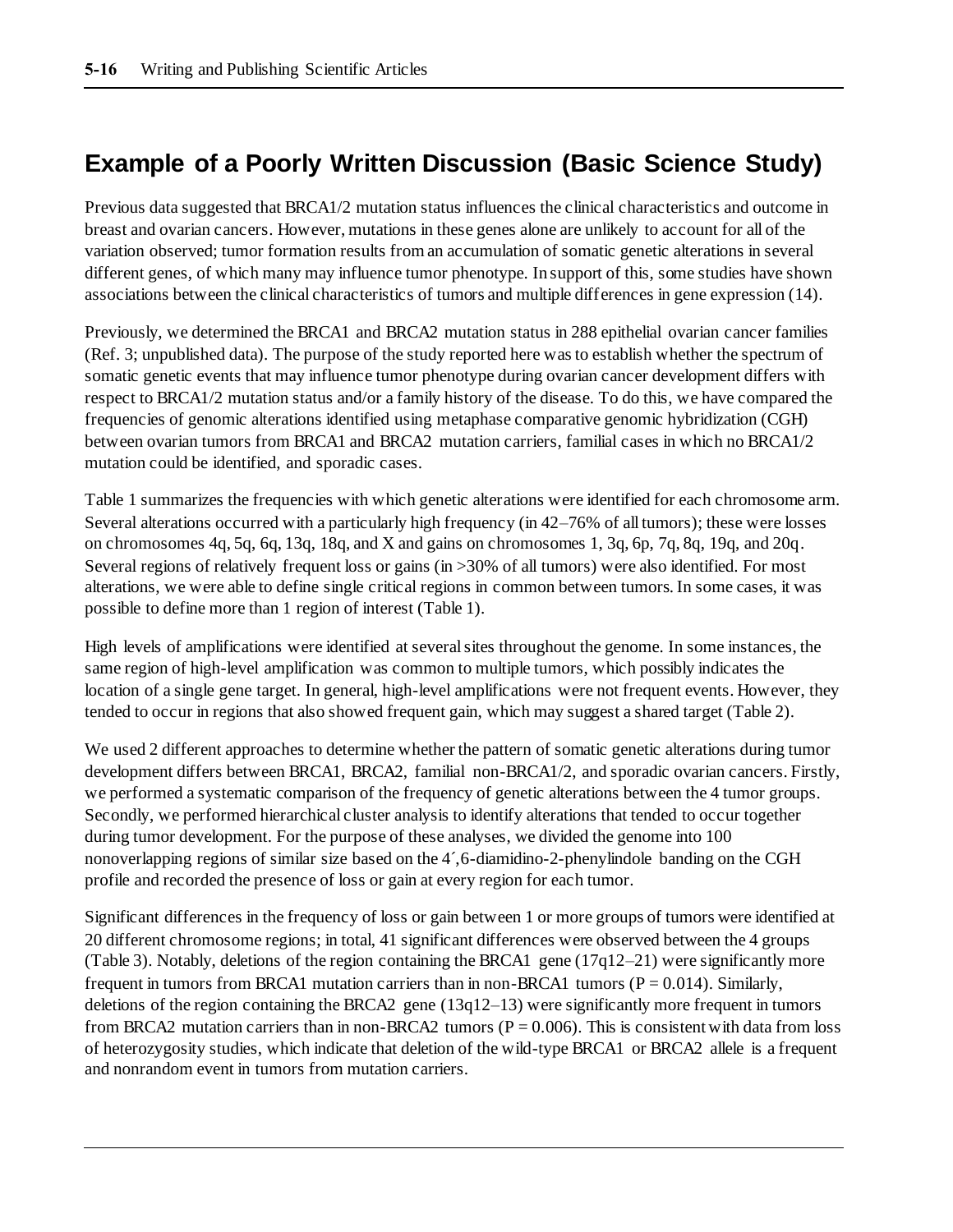Cluster analysis of all tumors grouped together could not differentiate between the groups. These data are illustrated in Fig. 1. However, there were several changes that were not common in the clusters of all tumor types, which may indicate differences in the molecular genetic pathways of tumor progression between different tumor types.

In conclusion, we have used metaphase CGH to characterize the spectrum of somatic genetic events that occur in the development of epithelial ovarian cancer in tumors from BRCA1 and BRCA2 mutation carriers, familial non-BRCA1/2, and sporadic cases. In doing so, we have identified molecular genetic differences between these 4 tumor groups that suggest there are different mechanisms for tumor development, which may influence the phenotype and clinical outcome of ovarian cancers.

Adapted from the well-written Discussion in Ramus SJ et al. BRCA1/2 mutation status influences somatic genetic progression in inherited and sporadic epithelial ovarian cancer cases. Cancer Res 63:417–423, 2003.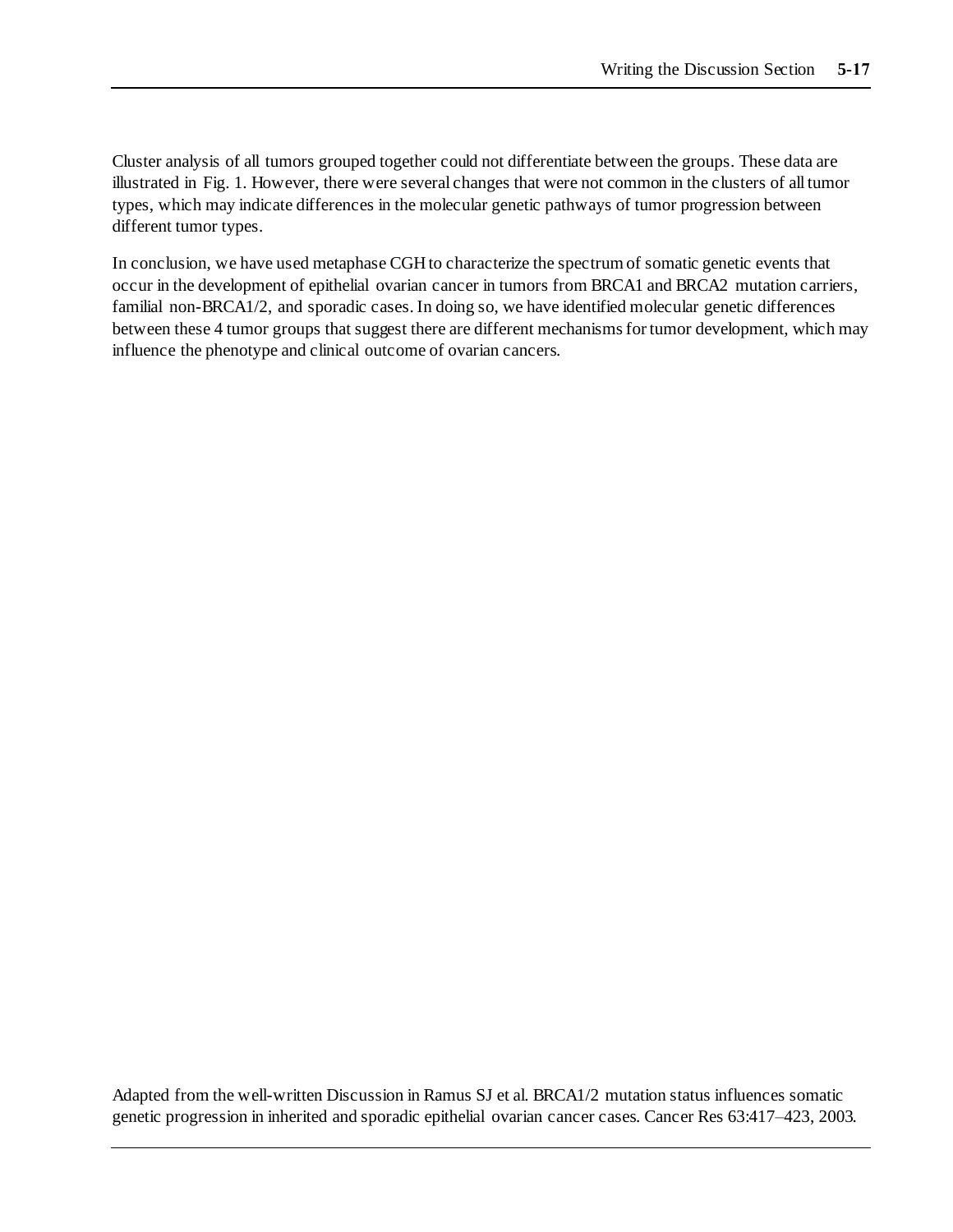## **Example of a Well-Written Discussion (Basic Science Study)**

Our finding of molecular genetic differences between ovarian cancers from BRCA1 and BRCA2 mutation carriers, familial non–BRCA1/2-related ovarian cancers, and sporadic ovarian cancers suggests that BRCA1/2 mutation status and family history of ovarian cancer influence the somatic genetic pathway of ovarian cancer progression.

Some of the data from this study are consistent with previous metaphase comparative genomic hybridization (CGH) and loss of heterozygosity (LOH) studies in ovarian cancer (18–20); for example, regions of common deletion on chromosomes 4p, 6q, 9p, 13q, 18q, and Xp have frequently been identified using LOH analysis (18). Similarly, a previous study in which metaphase CGH was used to analyze 100 sporadic ovarian tumors identified multiple regions of loss and gain that are consistent with our findings (19).

However, some of our data differ from those in previous studies (18–20); for example, there are notable differences in the frequency with which alterations on chromosomes 3q, 5q, 6p, 12q, 17, 19p, 22q, and Xq were detected between this and other studies. Some of the disparity between CGH and LOH data may be explained by differences between the 2 methods in their ability to resolve genetic alterations. Metaphase CGH paints a picture of gross genomic alterations, including changes in chromosome copy number, whereas LOH analysis produces better, locus-specific resolution. However, LOH analysis is limited as a genome-wide screen because it requires high-density microsatellite mapping, which is both time-consuming to perform and a considerably greater drain on DNA resources than is CGH. Another reason for some of the differences between this and other metaphase CGH studies could be that whereas most previously published CGH data are from sporadic ovarian cancers only, approximately half of all tumors in this study were from BRCA1/2 mutation carriers and only a fifth from sporadic cases. Previous studies in breast cancer suggested that the presence of a germ-line BRCA1/2 mutation can influence the pattern of somatic genetic alterations during tumor development (21, 22).

We found evidence of a similar influence when the frequencies with which somatic genetic changes in tumors from BRCA1, BRCA2, familial non-BRCA1/2, and sporadic cases were compared. We identified multiple differences between the 4 tumor groups, which suggests that they differ in some aspects of tumor development. However, we carried out a large number of significance tests, and it is likely that some of these differences are chance occurrences. There were 200 individual comparisons between the 4 tumor groups, and 32 alterations with a P value of <0.2 were selected for additional analyses in which an additional 320 pairwise comparisons were performed. Applying the Bonferroni correction to the results of these analyses would require a P value of  $\leq 0.00016$  to achieve a conventional level of significance of P  $\leq 0.05$ . The sample size of this study was not large enough to generate such a small P value, and indeed the smallest observed P value was 0.001. However, we observed 41 pair-wise comparisons with significant differences at the 0.05 level, compared with 16 expected if there were no true differences in frequency of alteration between tumor types; and 8 significant differences at the 0.01 level, compared with 3 expected. This suggests that a substantial proportion of these differences are real.

This assertion is supported by the observation, as expected, of significant increases in the frequencies of loss at the BRCA1 and BRCA2 loci in tumors from BRCA1 and BRCA2 carriers, respectively. To provide a better indication of the most critical events, we used a hierarchical cluster algorithm to group alterations that tended to occur together. The apparent clustering of a limited number of regions of loss and gain indicates a select series of targets for future studies aimed at identifying genes in ovarian cancer.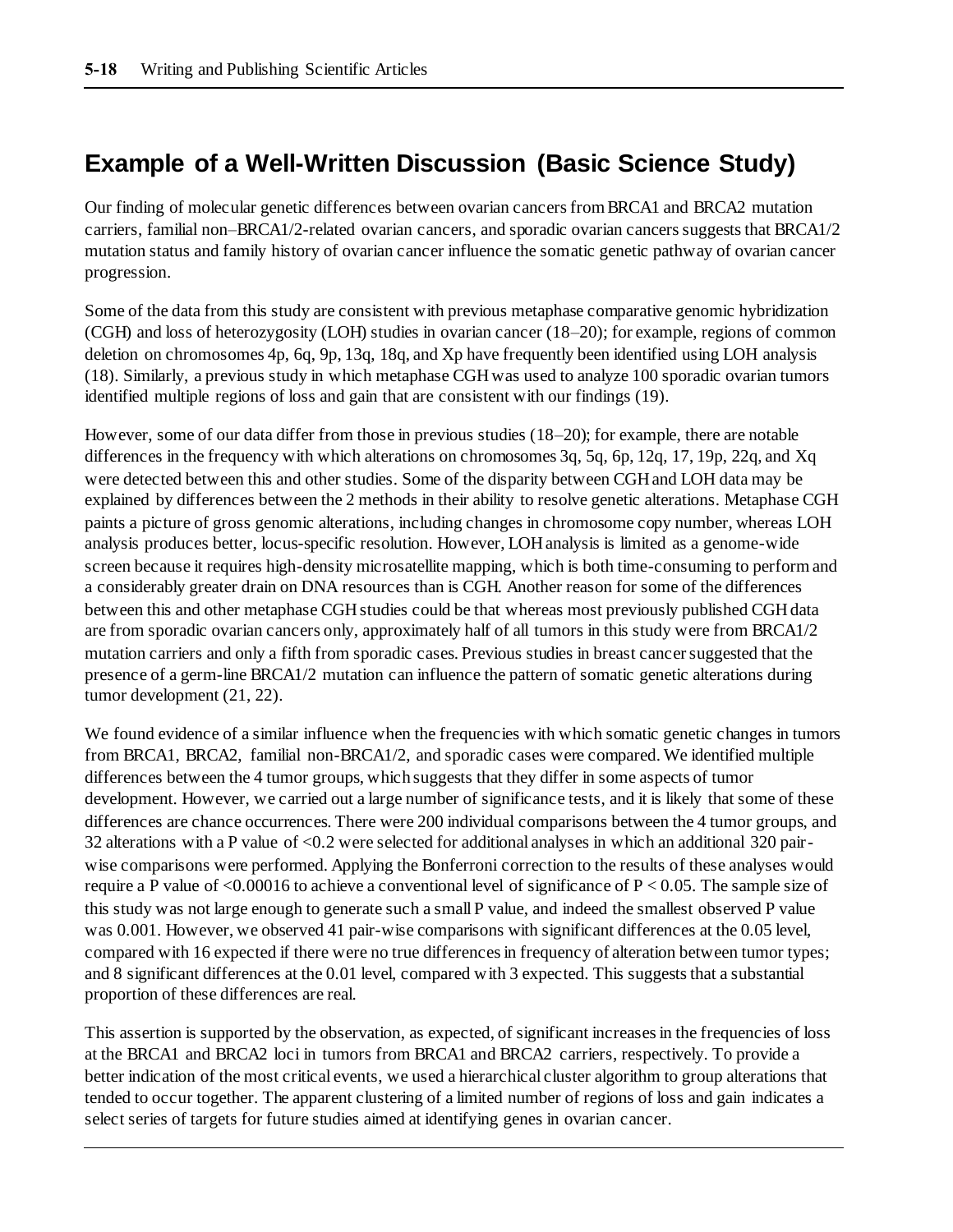Some studies indicate that there are differences in the clinical and/or histopathological characteristics of breast and ovarian tumors between tumors from BRCA1, BRCA2, and non-BRCA1/2 mutation carriers (7– 13). The reasons for this variation are unknown. BRCA1 and BRCA2 may have a direct effect on the behavior of breast and ovarian epithelial cells, which could vary depending on germ-line BRCA1/2 mutation status. Alternatively, BRCA1/2 mutation status might influence subsequent somatic genetic events in tumorigenesis, with these events being responsible for the observed variation in tumor phenotype. The somatic genetic differences that we observed between BRCA1, BRCA2, non-BRCA1/2, and sporadic ovarian tumors provide support for the latter of these hypotheses. A more detailed comparison of the histopathological characteristics of ovarian tumors in BRCA1/2 mutation and nonmutation carriers will be needed to obtain a better understanding of this association.

In conclusion, we used metaphase CGH to characterize the spectrum of somatic genetic events that occur in the development of epithelial ovarian cancer in tumors from BRCA1 and BRCA2 mutation carriers, familial non-BRCA1/2, and sporadic cases. In doing so, we identified molecular genetic differences between these 4 tumor groups that suggest there are different mechanisms for tumor development that may influence the phenotype and clinical outcome of ovarian cancers. The genetic differences we found may be useful in tailoring treatment for breast cancer patients.

Adapted with permission from Ramus SJ et al. BRCA1/2 mutation status influences somatic genetic progression in inherited and sporadic epithelial ovarian cancer cases. Cancer Res 63:417–423, 2003.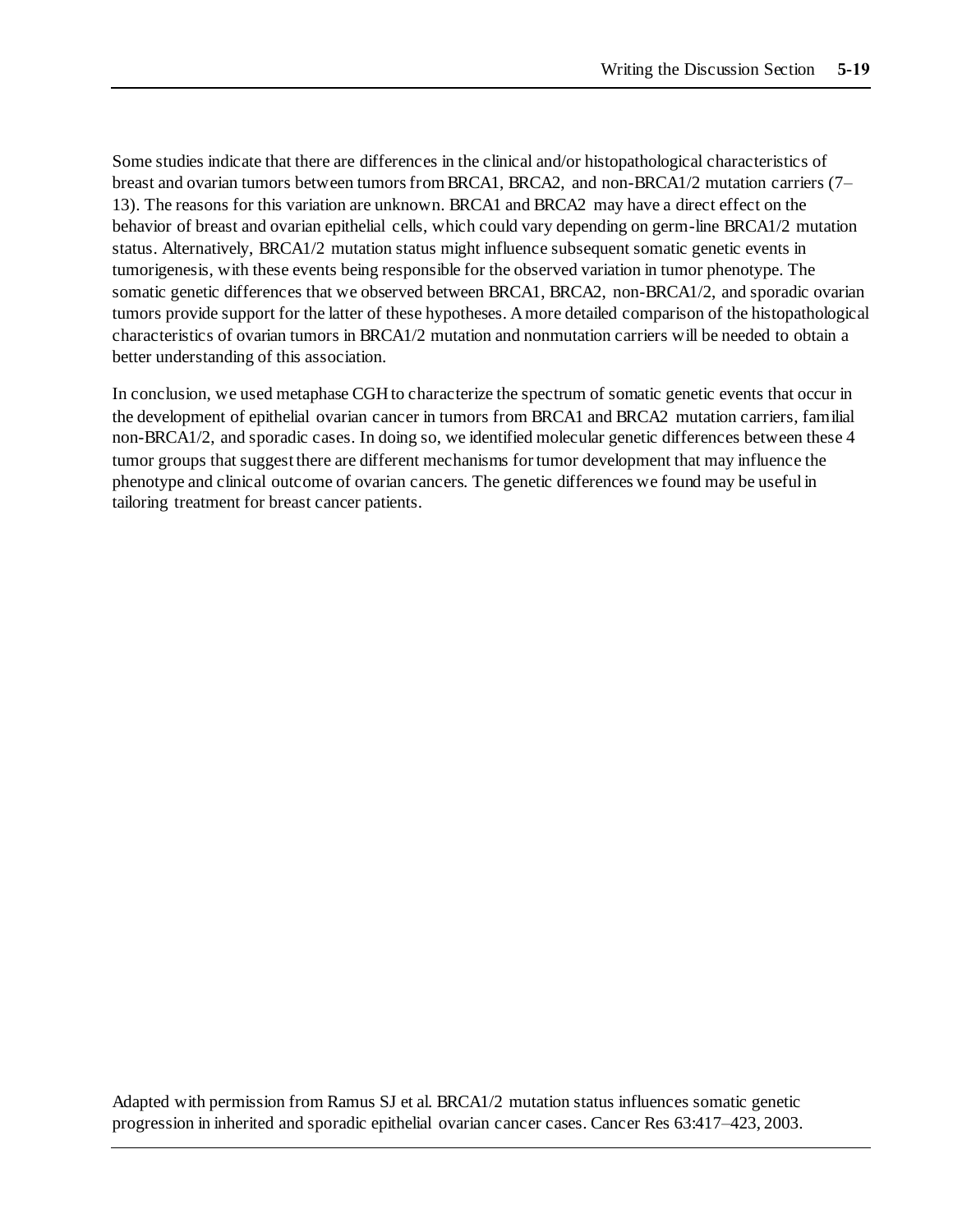## **Example of a Poorly Written Discussion (Clinical Study)**

Before our study, the clinical importance of ventricular ectopy during exercise stress testing was uncertain. There was conflicting evidence about the relationship of exercise-induced ventricular ectopy to coronary artery disease and to cardiovascular risk.<sup>1–10</sup> In addition, the prognostic implications of when ventricular ectopy occurs (i.e., during or after exercise) had not been well characterized.

A recent study established that vagal reactivation normally occurs early in recovery, immediately after exercise.<sup>11</sup> In the absence of normal vagal reactivation, heart-rate recovery is attenuated and mortality increases.12–15 Therefore, attenuated vagal reactivation during recovery might be associated with ventricular ectopy that is not suppressed. Thus, we prospectively tested the hypothesis that ventricular ectopy during recovery is a stronger predictor of an increased risk of death than ectopy during exercise.

Consecutive patients referred for symptom-limited treadmill exercise testing at the Cleveland Clinic Foundation in Cleveland between 1990 and 1999 were eligible for our study. Information regarding ventricular ectopy at rest as well as during each stage of exercise and recovery was systematically recorded according to prespecified definitions. We prospectively defined frequent ventricular ectopy as the presence of 7 or more ventricular premature beats per minute during any given stage, ventricular bigeminy, ventricular trigeminy, ventricular couplets, ventricular triplets, sustained or nonsustained ventricular tachycardia, ventricular flutter, torsade de pointes, or ventricular fibrillation. The primary end point was death from all causes, which is an objective, clinically relevant, and unbiased end point. 20,21

After adjustment for the variables listed in Table 1 and for frequent ventricular ectopy during exercise, frequent ventricular ectopy during recovery was a predictor of an increased risk of death (adjusted hazard ratio, 1.6; 95 percent confidence interval, 1.3 to 1.9; P<0.001). The prognostic importance of frequent ventricular ectopy during recovery in this propensity-matched cohort is shown in Figure 2. Patients with frequent ventricular ectopy during recovery had decreased survival, particularly after three to four years of follow-up. After adjustment for the propensity score, frequent ventricular ectopy during exercise, and the other variables listed in Table 2, frequent ventricular ectopy during recovery predicted an increased risk of death (adjusted hazard ratio, 1.5; 95 percent confidence interval, 1.1 to 1.9; P=0.003). A similar analysis was performed regarding frequent ventricular ectopy during exercise. Frequent ventricular ectopy during exercise was not associated with decreased survival in this propensity-matched cohort (adjusted hazard ratio, 1.1; 95 percent confidence interval, 0.9 to 1.3; P=0.53).

In conclusion, frequent ventricular ectopy during recovery from exercise was found to be an important, independent predictor of an increased risk of death in a large clinical cohort. Frequent ventricular ectopy that occurred only during exercise did not independently predict an increased risk. In accordance with previous findings of a strong relationship between attenuated recovery of the heart rate after exercise and an elevated risk of death, these results support the central importance of vagal mediation in cardiac function. They also underscore the value of the exercise stress test as a tool for prognosis and risk stratification.

Adapted from the well-written Discussion in Frolkis JP et al. Frequent ventricular ectopy after exercise as a predictor of death. N Engl J Med 348:781–790, 2003.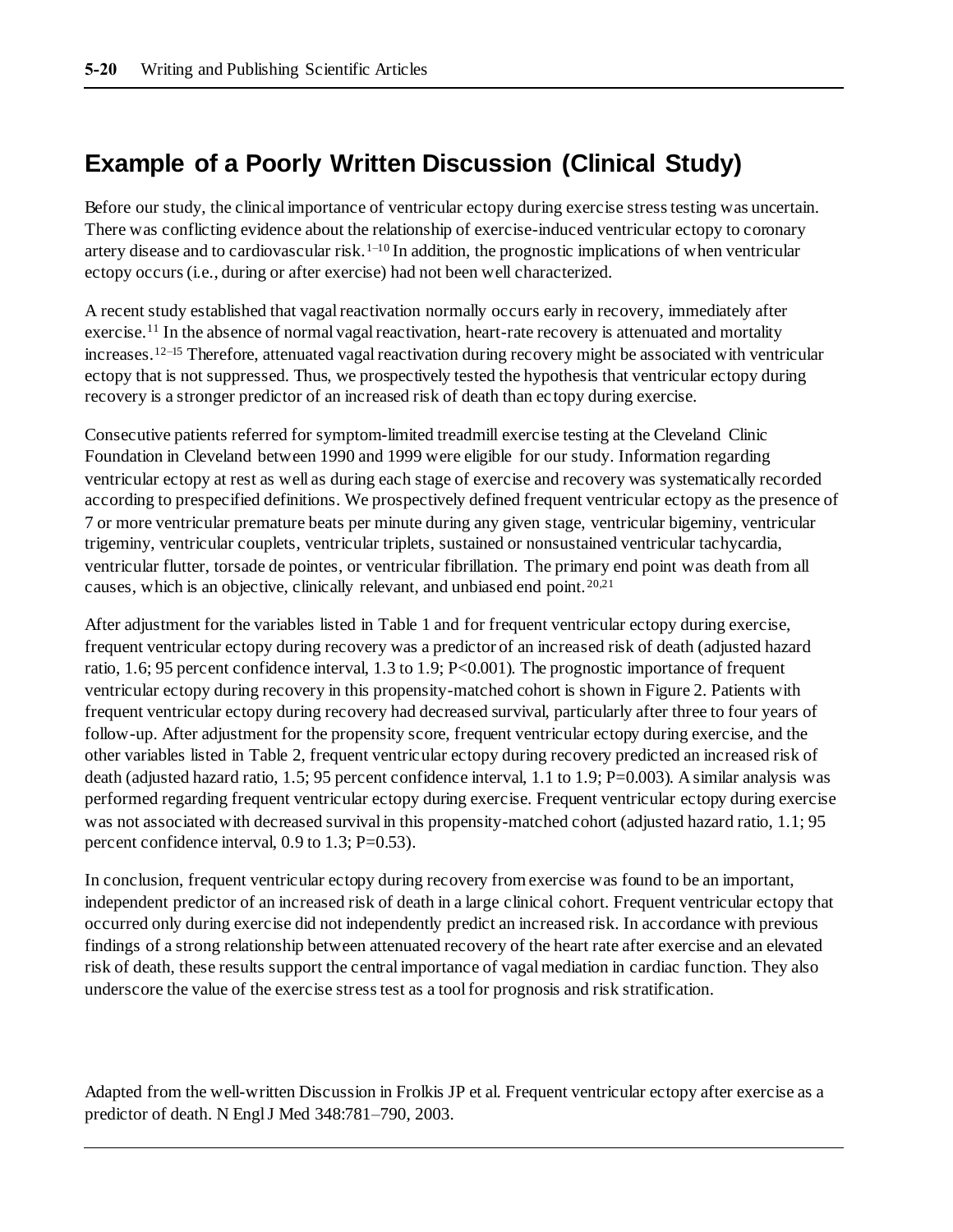## **Example of a Well-Written Discussion (Clinical Study)**

In a large cohort of patients referred for exercise stress testing, we found that ventricular ectopy after exercise (during the recovery phase) was a better predictor of increased risk of death than was ventricular ectopy during exercise only. The occurrence of frequent ventricular ectopy during recovery was strongly predictive of an increased risk of death from all causes over a 5-year follow-up period, whereas the occurrence of frequent ventricular ectopy only during exercise was not. This association persisted even after propensitybased adjustment for clinical and exercise characteristics known to predict an increased risk of death.

Until recently, it was thought that exercise-induced ventricular ectopy was not independently related to an increased risk of coronary heart disease, the extent of coronary artery disease, mortality from all causes, or the risk of major cardiac events.4,8,16,31 However, one recent report showed that among over 6000 asymptomatic men, ventricular ectopy during exercise was associated with a relative risk of death from cardiovascular disease of approximately 3 when the cohort was followed for 23 years.<sup>6</sup>

The current study clarifies these previous findings and extends them to a large cohort likely to be representative of patients seen in clinical practice. Because of the size of the study sample, we were able to examine carefully the prognostic importance of frequent ventricular ectopy during and after exercise in large numbers of subjects (more than 1000 patients in each group). The large cohort also made it possible for us to perform propensity matching, $27$  thus allowing a more valid comparison of patients with and without frequent ventricular ectopy than would have been possible by standard regression techniques.<sup>28</sup> Finally, our observations were consistent with our a priori hypothesis that frequent ventricular ectopy during recovery would be a stronger predictor of risk than ectopy during exercise, which had been based on the recognition of recovery as a period of rapid vagal reactivation.<sup>11</sup>

Because the cohort was a heterogeneous one, including patients who underwent stress testing with electrocardiography only, with echocardiography, or with nuclear perfusion scintigraphy, we did not have systematic data on left ventricular systolic function and myocardial ischemia in all patients. Nonetheless, it is noteworthy that in the subgroup of 6421 patients for whom ejection-fraction data were available, a low ejection fraction (40 percent or less) was associated with frequent ventricular ectopy during recovery. Furthermore, both ventricular ectopy during recovery and a low ejection fraction were independent predictors of death. We focused on death from all causes and could not differentiate among deaths due to arrhythmias, those due to other cardiac causes, and those due to noncardiac causes. We and others have commented on this issue before, pointing out that only death from all causes can be considered a truly unbiased and objective end point that is also clinically relevant when arrhythmia-related outcomes are studied.<sup>20,21</sup>

How should the finding of an association between frequent ventricular ectopy during recovery from exercise and mortality from all causes be incorporated into clinical practice? Because this was a prospective, observational study, making treatment recommendations on the basis of our results is problematic. Nonetheless, it is clear that frequent ventricular ectopy during recovery is a marker of an increased risk of death. Accordingly, comprehensive risk-factor assessment and aggressive management of the risk factors identified may well be justified in patients with this finding. In addition, the association of asymptomatic left ventricular dysfunction with frequent ventricular ectopy during recovery suggests that echocardiography may be indicated, since treatment of asymptomatic left ventricular dysfunction is of clinical benefit.<sup>32</sup>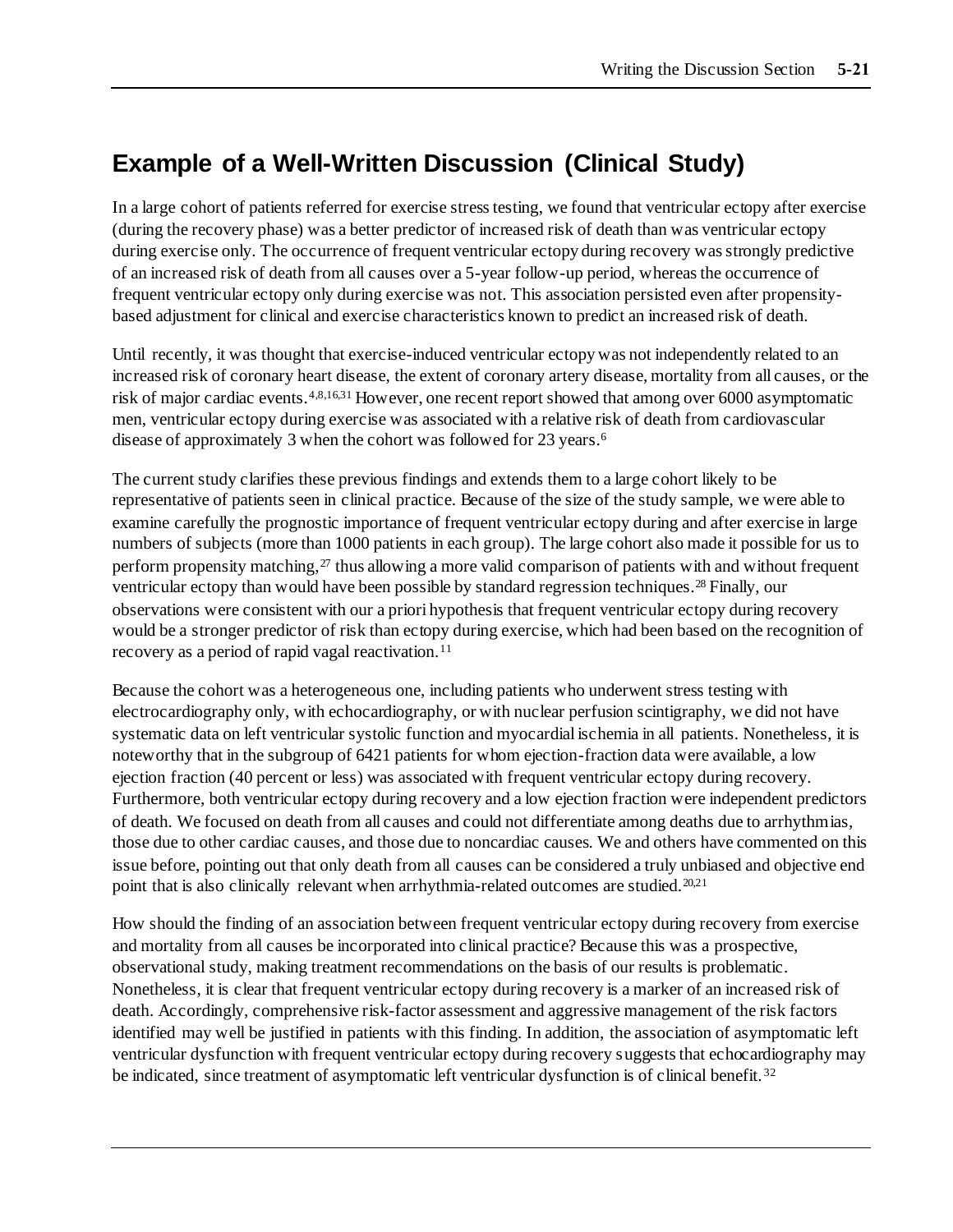Frequent ventricular ectopy during recovery from exercise was found to be an important, independent predictor of an increased risk of death in a large clinical cohort. Frequent ventricular ectopy that occurred only during exercise did not independently predict an increased risk. In accordance with previous findings of a strong relation between attenuated recovery of the heart rate after exercise and an elevated risk of death, these results support the central importance of vagal mediation in cardiac function. They also underscore the value of the exercise stress test as a tool for prognosis and risk stratification.

From Frolkis JP et al. Frequent ventricular ectopy after exercise as a predictor of death. N Engl J Med 348:781–790, 2003. Reprinted with permission.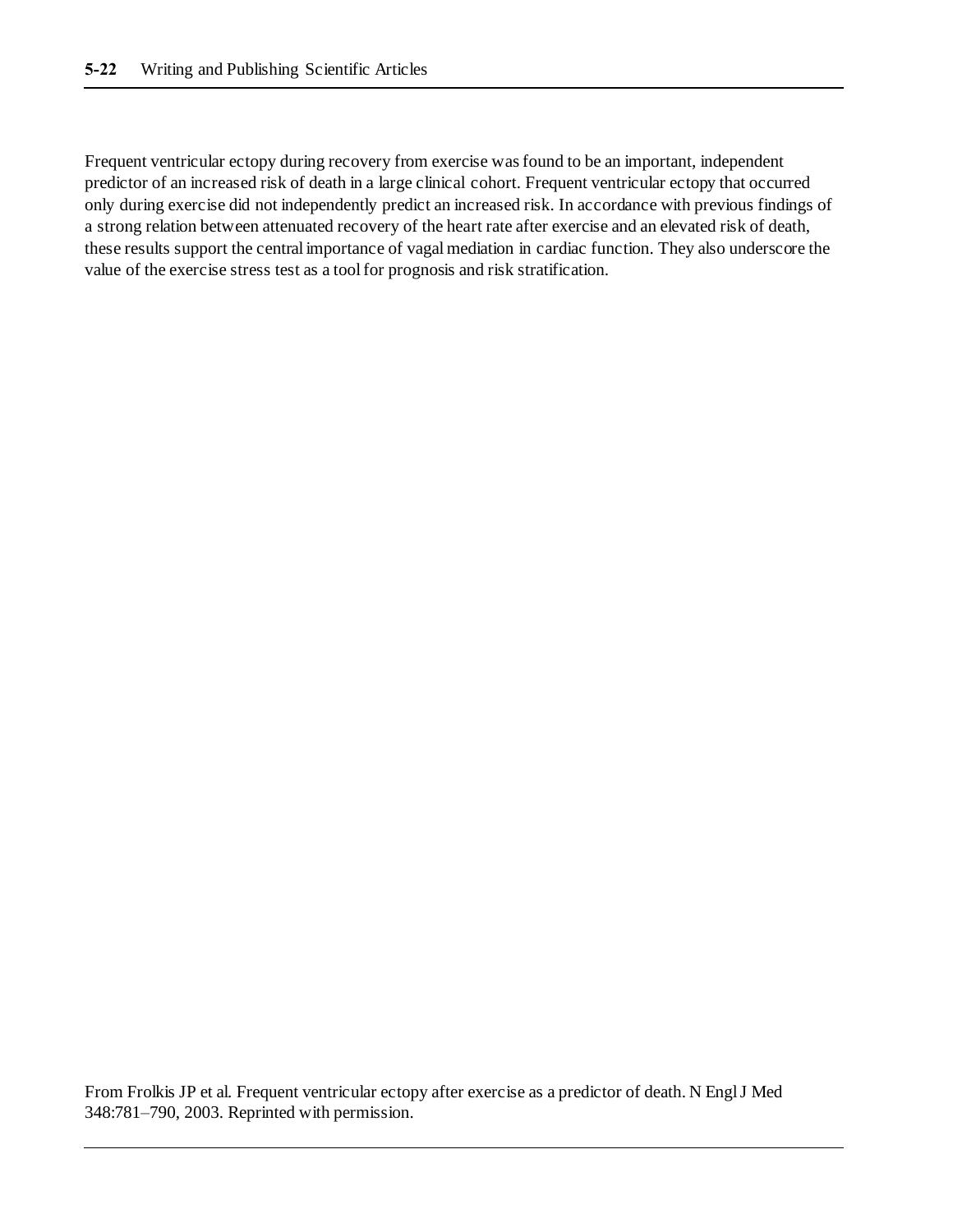## **Example of a Poorly Written Discussion (Basic Science Study)**

Previous data suggested that BRCA1/2 mutation status influences the clinical characteristics and outcome in breast and ovarian cancers. However, mutations in these genes alone are unlikely to account for all of the variation observed; tumor formation results from an accumulation of somatic genetic alterations in several different genes, of which many may influence tumor phenotype. In support of this, some studies have shown associations between the clinical characteristics of tumors and multiple differences in gene expression (14).

Previously, we determined the BRCA1 and BRCA2 mutation status in 288 epithelial ovarian cancer families (Ref. 3; unpublished data). The purpose of the study reported here was to establish whether the spectrum of somatic genetic events that may influence tumor phenotype during ovarian cancer development differs with respect to BRCA1/2 mutation status and/or a family history of the disease. To do this, we have compared the frequencies of genomic alterations identified using metaphase comparative genomic hybridization (CGH) between ovarian tumors from BRCA1 and BRCA2 mutation carriers, familial cases in which no BRCA1/2 mutation could be identified, and sporadic cases. **[Instead of starting with a statement of the conclusions, this Discussion starts with unnecessary background information and restates the purpose of the study. All of that information was stated in the Introduction and should not be repeated in the Discussion.]**

Table 1 summarizes the frequencies with which genetic alterations were identified for each chromosome arm. Several alterations occurred with a particularly high frequency (in 42–76% of all tumors); these were losses on chromosomes 4q, 5q, 6q, 13q, 18q, and X and gains on chromosomes 1, 3q, 6p, 7q, 8q, 19q, and 20q. Several regions of relatively frequent loss or gains (in >30% of all tumors) were also identified. For most alterations, we were able to define single critical regions in common between tumors. In some cases, it was possible to define more than 1 region of interest (Table 1). **[In this paragraph and the next 4, the methods and results are repeated. This much detail on methods and results should not be included in the Discussion.]** 

High levels of amplifications were identified at several sites throughout the genome. In some instances, the same region of high-level amplification was common to multiple tumors, which possibly indicates the location of a single gene target. In general, high-level amplifications were not frequent events. However, they tended to occur in regions that also showed frequent gain, which may suggest a shared target (Table 2).

We used 2 different approaches to determine whether the pattern of somatic genetic alterations during tumor development differs between BRCA1, BRCA2, familial non-BRCA1/2, and sporadic ovarian cancers. Firstly, we performed a systematic comparison of the frequency of genetic alterations between the 4 tumor groups. Secondly, we performed hierarchical cluster analysis to identify alterations that tended to occur together during tumor development. For the purpose of these analyses, we divided the genome into 100 nonoverlapping regions of similar size based on the 4´,6-diamidino-2-phenylindole banding on the CGH profile and recorded the presence of loss or gain at every region for each tumor.

Significant differences in the frequency of loss or gain between 1 or more groups of tumors were identified at 20 different chromosome regions; in total, 41 significant differences were observed between the 4 groups (Table 3). Notably, deletions of the region containing the BRCA1 gene  $(17q12-21)$  were significantly more frequent in tumors from BRCA1 mutation carriers than in non-BRCA1 tumors ( $P = 0.014$ ). Similarly, deletions of the region containing the BRCA2 gene (13q12–13) were significantly more frequent in tumors from BRCA2 mutation carriers than in non-BRCA2 tumors ( $P = 0.006$ ). This is consistent with data from loss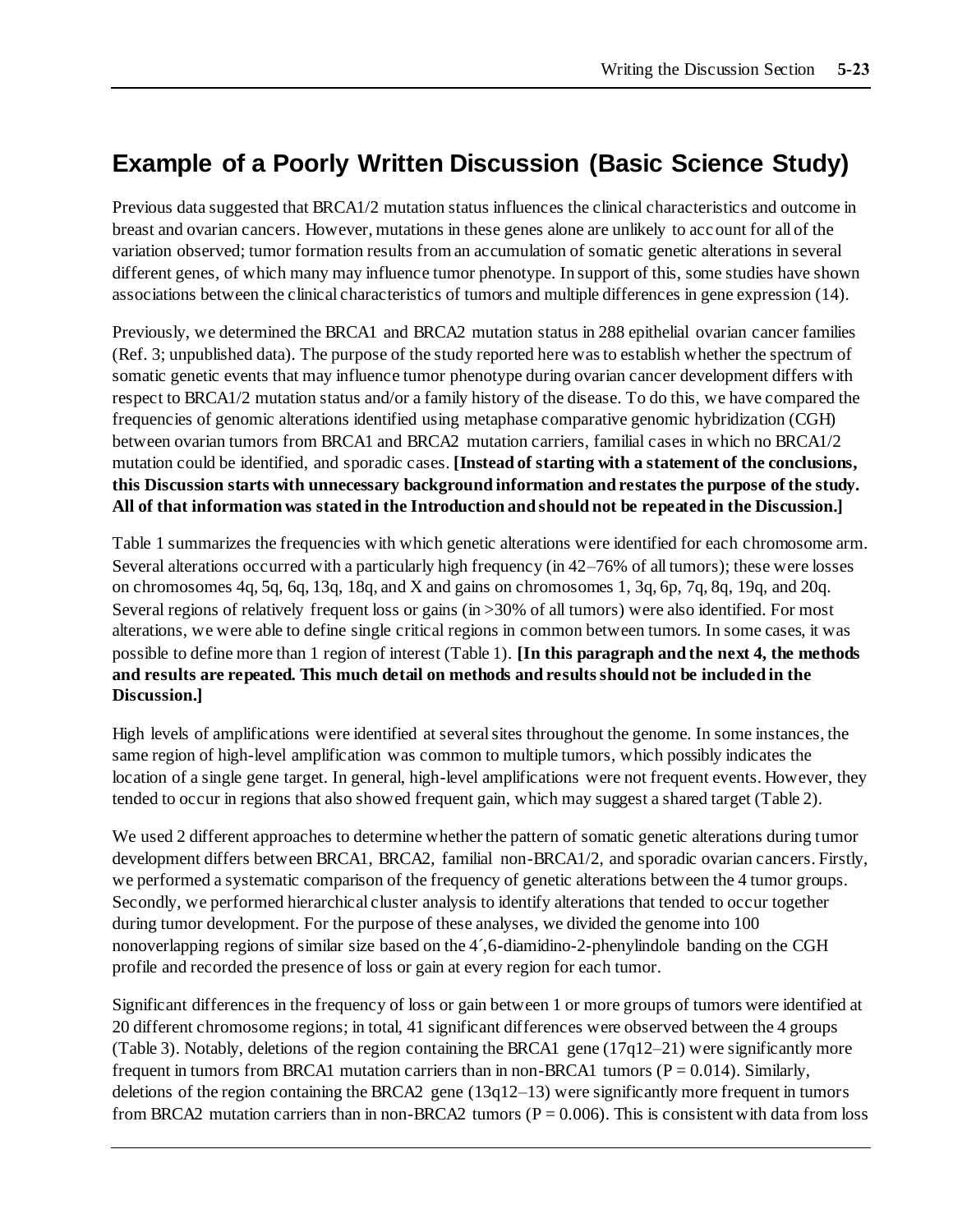of heterozygosity studies, which indicate that deletion of the wild-type BRCA1 or BRCA2 allele is a frequent and nonrandom event in tumors from mutation carriers.

Cluster analysis of all tumors grouped together could not differentiate between the groups. These data are illustrated in Fig. 1. However, there were several changes that were not common in the clusters of all tumor types, which may indicate differences in the molecular genetic pathways of tumor progression between different tumor types.

In conclusion, we have used metaphase CGH to characterize the spectrum of somatic genetic events that occur in the development of epithelial ovarian cancer in tumors from BRCA1 and BRCA2 mutation carriers, familial non-BRCA1/2, and sporadic cases. In doing so, we have identified molecular genetic differences between these 4 tumor groups that suggest there are different mechanisms for tumor development, which may influence the phenotype and clinical outcome of ovarian cancers. **[Conclusions are given, but readers are not given the information to assess the conclusions for themselves (which would be the possible limitations of the study and its relationship to other studies).]**

Adapted from the well-written Discussion in Ramus SJ et al. BRCA1/2 mutation status influences somatic genetic progression in inherited and sporadic epithelial ovarian cancer cases. Cancer Res 63:417–423, 2003.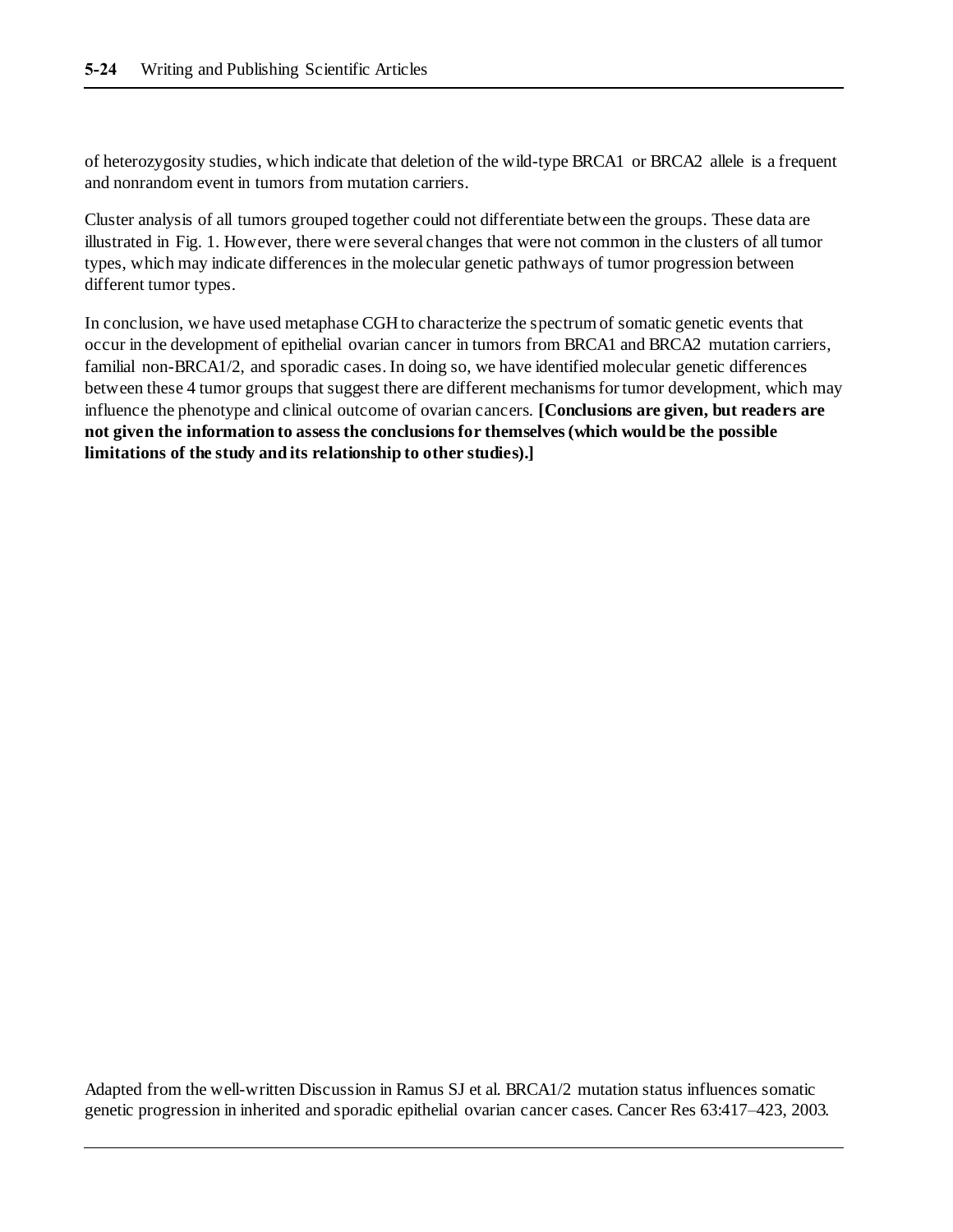## **Example of a Well-Written Discussion (Basic Science Study)**

Our finding of molecular genetic differences between ovarian cancers from BRCA1 and BRCA2 mutation carriers, familial non–BRCA1/2-related ovarian cancers, and sporadic ovarian cancers suggests that BRCA1/2 mutation status and family history of ovarian cancer influence the somatic genetic pathway of ovarian cancer progression. **[Conclusion and supporting finding]**

Some of the data from this study are consistent with previous metaphase comparative genomic hybridization (CGH) and loss of heterozygosity (LOH) studies in ovarian cancer (18–20); for example, regions of common deletion on chromosomes 4p, 6q, 9p, 13q, 18q, and Xp have frequently been identified using LOH analysis (18). Similarly, a previous study in which metaphase CGH was used to analyze 100 sporadic ovarian tumors identified multiple regions of loss and gain that are consistent with our findings (19). **[Studies that agree]**

However, **[A good transition word; it links the ideas in this paragraph to those in the previous paragraph and indicates that this paragraph contains ideas that differ from those in the previous paragraph**] some of our data differ from those in previous studies (18–20); for example, there are notable differences in the frequency with which alterations on chromosomes 3q, 5q, 6p, 12q, 17, 19p, 22q, and Xq were detected between this and other studies. **[Studies that disagree]** Some of the disparity between CGH and LOH data may be explained by differences between the 2 methods in their ability to resolve genetic alterations. Metaphase CGH paints a picture of gross genomic alterations, including changes in chromosome copy number, whereas LOH analysis produces better, locus-specific resolution. However, LOH analysis is limited as a genome-wide screen because it requires high-density microsatellite mapping, which is both timeconsuming to perform and a considerably greater drain on DNA resources than is CGH. Another reason for some of the differences between this and other metaphase CGH studies could be that whereas most previously published CGH data are from sporadic ovarian cancers only, approximately half of all tumors in this study were from BRCA1/2 mutation carriers and only a fifth from sporadic cases. Previous studies in breast cancer suggested that the presence of a germ-line BRCA1/2 mutation can influence the pattern of somatic genetic alterations during tumor development (21, 22). **[Gives explanations for the disagreements, and interprets current findings]**

We found evidence of a similar **[A transition word that links the ideas in this paragraph to those in the previous one and indicates that the ideas in this paragraph are similar to those in the last paragraph]**  influence when the frequencies with which somatic genetic changes in tumors from BRCA1, BRCA2, familial non-BRCA1/2, and sporadic cases were compared. We identified multiple differences between the 4 tumor groups, which suggests that they differ in some aspects of tumor development. However, we carried out a large number of significance tests, and it is likely that some of these differences are chance occurrences. **[Possible limitation of the study]** There were 200 individual comparisons between the 4 tumor groups, and 32 alterations with a P value of <0.2 were selected for additional analyses in which an additional 320 pairwise comparisons were performed. Applying the Bonferroni correction to the results of these analyses would require a P value of  $\leq 0.00016$  to achieve a conventional level of significance of P  $\leq 0.05$ . The sample size of this study was not large enough to generate such a small P value, and indeed the smallest observed P value was 0.001. However, we observed 41 pair-wise comparisons with significant differences at the 0.05 level, compared with 16 expected if there were no true differences in frequency of alteration between tumor types; and 8 significant differences at the 0.01 level, compared with 3 expected. This suggests that a substantial proportion of these differences are real. **[Reason why the possible limitation might not be a true limitation, and interpretation of findings]**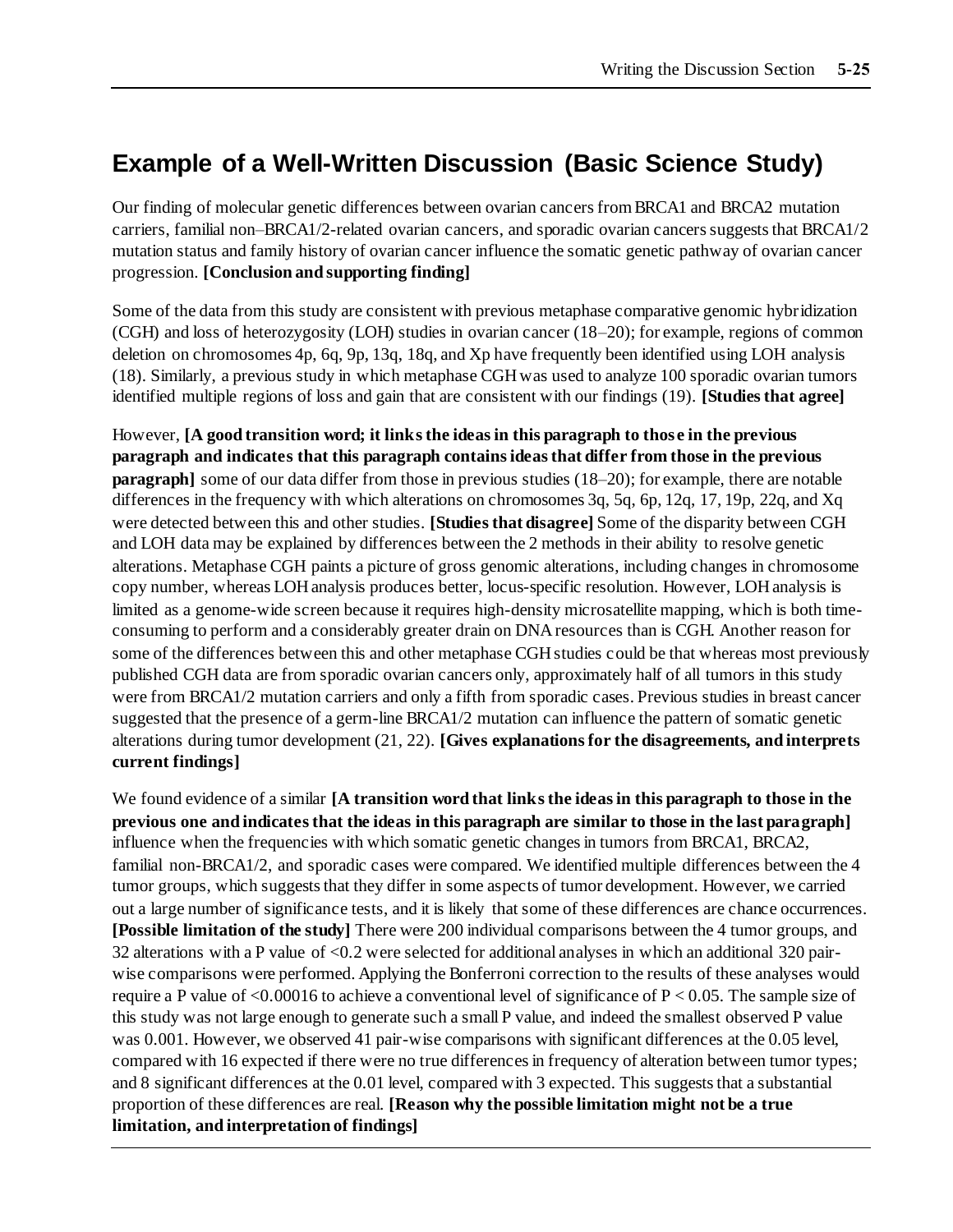This assertion is supported by the observation, as expected, of significant increases in the frequencies of loss at the BRCA1 and BRCA2 loci in tumors from BRCA1 and BRCA2 carriers, respectively. **[Interpretation of findings** To provide a better indication of the most critical events, we used a hierarchical cluster algorithm to group alterations that tended to occur together. The apparent clustering of a limited number of regions of loss and gain indicates a select series of targets **[The targets do not have to be named here, because they were named in the Results section]** for future studies aimed at identifying genes in ovarian cancer. **[Avenue for further studies]**

Some studies indicate that there are differences in the clinical and/or histopathological characteristics of breast and ovarian tumors between tumors from BRCA1, BRCA2, and non-BRCA1/2 mutation carriers (7– 13). The reasons for this variation are unknown. BRCA1 and BRCA2 may have a direct effec t on the behavior of breast and ovarian epithelial cells, which could vary depending on germ-line BRCA1/2 mutation status. Alternatively, BRCA1/2 mutation status might influence subsequent somatic genetic events in tumorigenesis, with these events being responsible for the observed variation in tumor phenotype. The somatic genetic differences that we observed between BRCA1, BRCA2, non-BRCA1/2, and sporadic ovarian tumors provide support for the latter of these hypotheses. A more detailed comparison of the histopathological characteristics of ovarian tumors in BRCA1/2 mutation and nonmutation carriers will be needed to obtain a better understanding of this association. **[Avenue for further study]**

In conclusion, we used metaphase CGH to characterize the spectrum of somatic genetic events that occur in the development of epithelial ovarian cancer in tumors from BRCA1 and BRCA2 mutation carriers, familial non-BRCA1/2, and sporadic cases. In doing so, we identified molecular genetic differences between these 4 tumor groups that suggest there are different mechanisms for tumor development that may influence the phenotype and clinical outcome of ovarian cancers. The genetic differences we found may be useful in tailoring treatment for breast cancer patients. **[Implication of findings]**

Adapted with permission from Ramus SJ et al. BRCA1/2 mutation status influences somatic genetic progression in inherited and sporadic epithelial ovarian cancer cases. Cancer Res 63:417–423, 2003.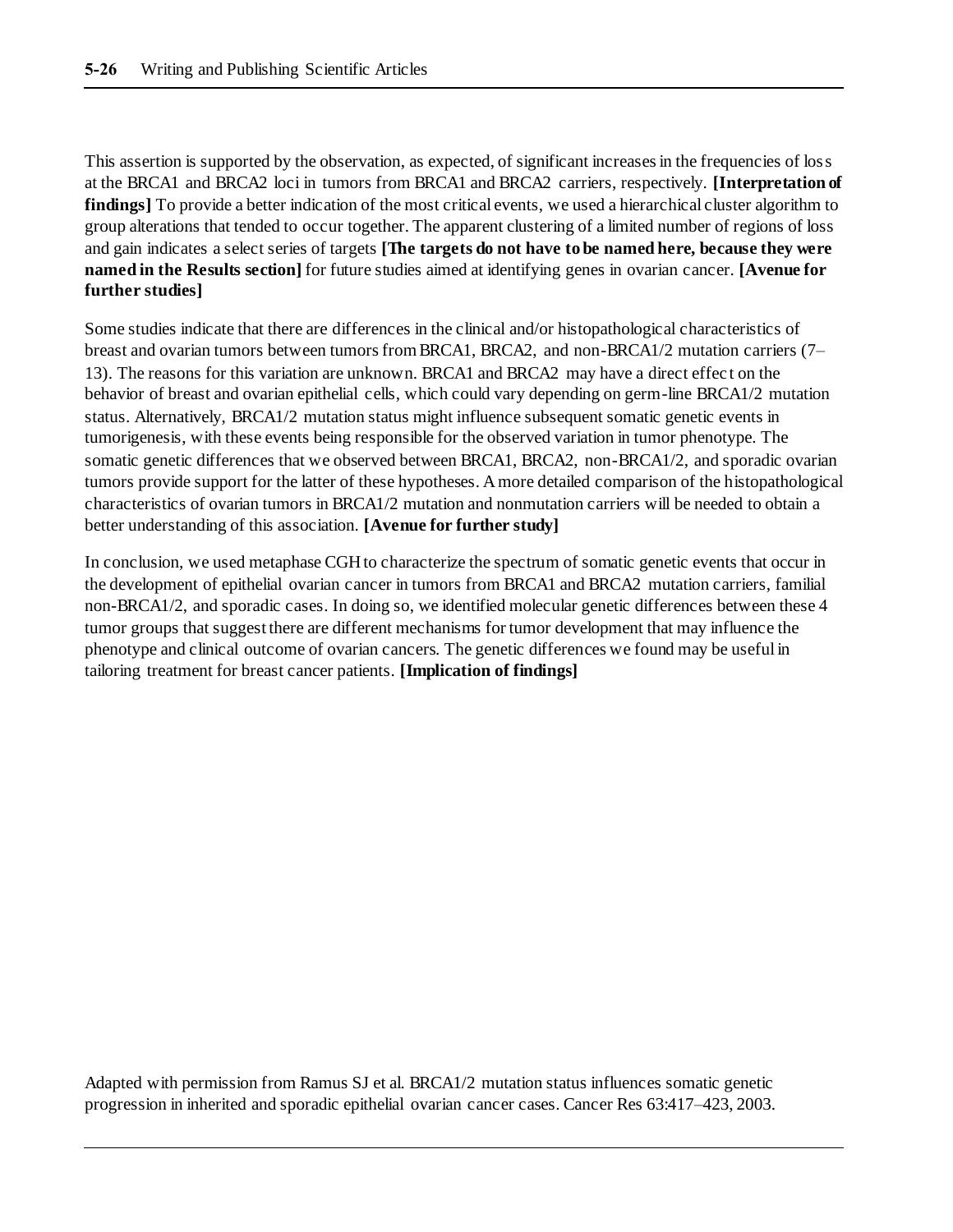## **Example of a Poorly Written Discussion (Clinical Study)**

Before our study, the clinical importance of ventricular ectopy during exercise stress testing was uncertain. There was conflicting evidence about the relationship of exercise-induced ventricular ectopy to coronary artery disease and to cardiovascular risk.<sup>1–10</sup> In addition, the prognostic implications of when ventricular ectopy occurs (i.e., during or after exercise) had not been well characterized.

A recent study established that vagal reactivation normally occurs early in recovery, immediately after exercise.<sup>11</sup> In the absence of normal vagal reactivation, heart-rate recovery is attenuated and mortality increases.12–15 Therefore, attenuated vagal reactivation during recovery might be associated with ventricular ectopy that is not suppressed. Thus, we prospectively tested the hypothesis that ventricular ectopy during recovery is a stronger predictor of an increased risk of death than ectopy during exercise. **[Instead of starting with a statement of the conclusions, this Discussion starts with unnecessary background information and restates the purpose of the study. All that information was stated in the Introduction and should not be repeated in the Discussion.]**

Consecutive patients referred for symptom-limited treadmill exercise testing at the Cleveland Clinic Foundation in Cleveland between 1990 and 1999 were eligible for our study. Information regarding ventricular ectopy at rest as well as during each stage of exercise and recovery was systematically recorded according to prespecified definitions. We prospectively defined frequent ventricular ectopy as the presence of 7 or more ventricular premature beats per minute during any given stage, ventricular bigeminy, ventricular trigeminy, ventricular couplets, ventricular triplets, sustained or nonsustained ventricular tachycardia, ventricular flutter, torsade de pointes, or ventricular fibrillation. The primary end point was death from all causes, which is an objective, clinically relevant, and unbiased end point.20,21 **[This paragraphs is about the design and conduct of the study, which was described in the Materials and Methods section. This information should not be restated in the Discussion.]**

After adjustment for the variables listed in Table 1 and for frequent ventricular ectopy during exercise, frequent ventricular ectopy during recovery was a predictor of an increased risk of death (adjusted hazard ratio, 1.6; 95 percent confidence interval, 1.3 to 1.9; P<0.001). The prognostic importance of frequent ventricular ectopy during recovery in this propensity-matched cohort is shown in Figure 2. Patients with frequent ventricular ectopy during recovery had decreased survival, particularly after three to four years of follow-up. After adjustment for the propensity score, frequent ventricular ectopy during exercise, and the other variables listed in Table 2, frequent ventricular ectopy during recovery predicted an increased risk of death (adjusted hazard ratio, 1.5; 95 percent confidence interval, 1.1 to 1.9; P=0.003). A similar analysis was performed regarding frequent ventricular ectopy during exercise. Frequent ventricular ectopy during exercise was not associated with decreased survival in this propensity-matched cohort (adjusted hazard ratio, 1.1; 95 percent confidence interval, 0.9 to 1.3; P=0.53). **[In this paragraph, the Results are described again in detail, which is not necessary, and they are not interpreted.]**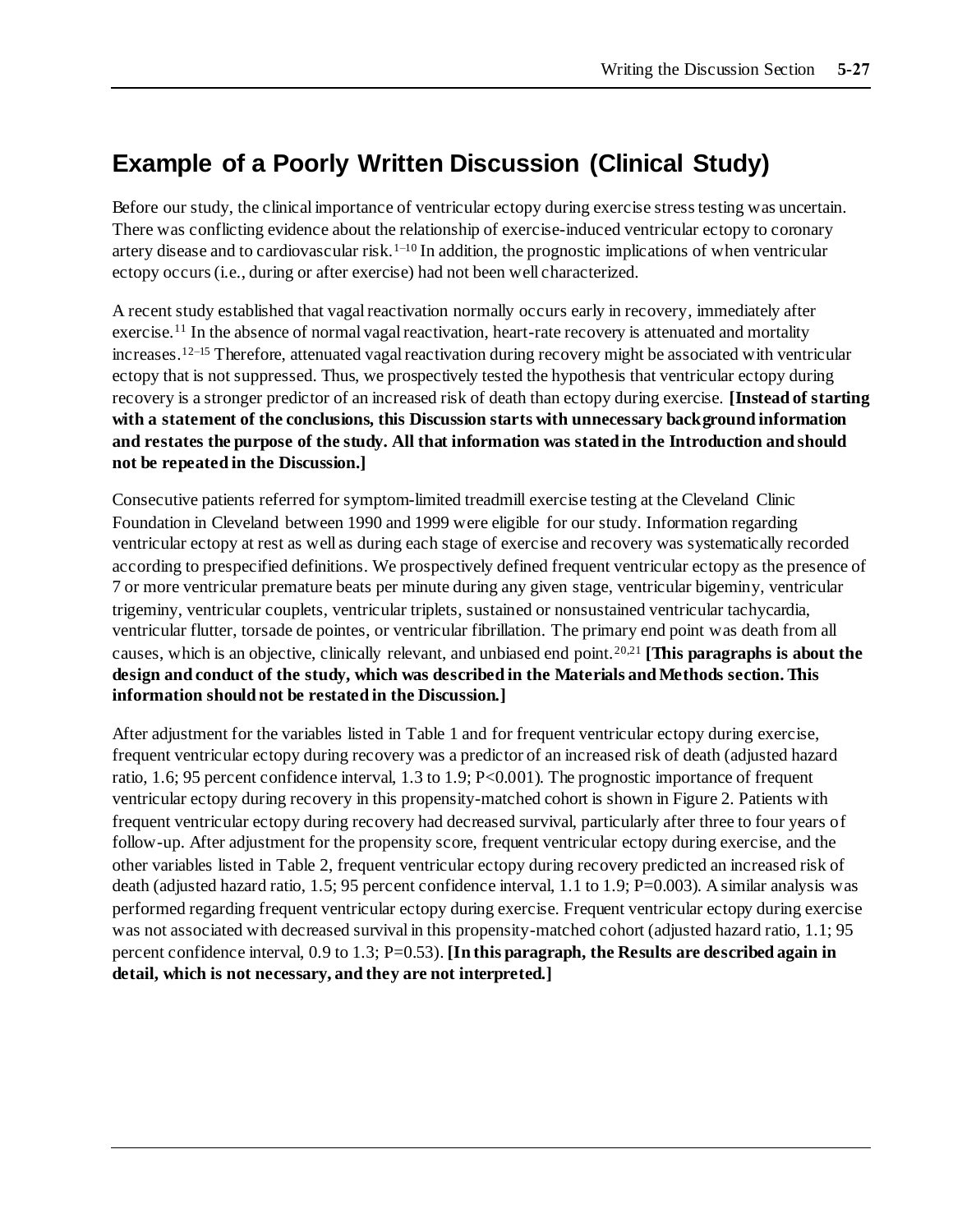In conclusion, frequent ventricular ectopy during recovery from exercise was found to be an important, independent predictor of an increased risk of death in a large clinical cohort. Frequent ventricular ectopy that occurred only during exercise did not independently predict an increased risk. In accordance with previous findings of a strong relationship between attenuated recovery of the heart rate after exercise and an elevated risk of death, these results support the central importance of vagal mediation in cardiac function. They also underscore the value of the exercise stress test as a tool for prognosis and risk stratification.

**[Conclusions are given and their clinical implication is discussed, but readers are not given the information to assess the conclusions for themselves (which would be the possible limitations of the study and its relationship to other studies).]**

Adapted from the well-written Discussion in Frolkis JP et al. Frequent ventricular ectopy after exercise as a predictor of death. N Engl J Med 348:781–790, 2003.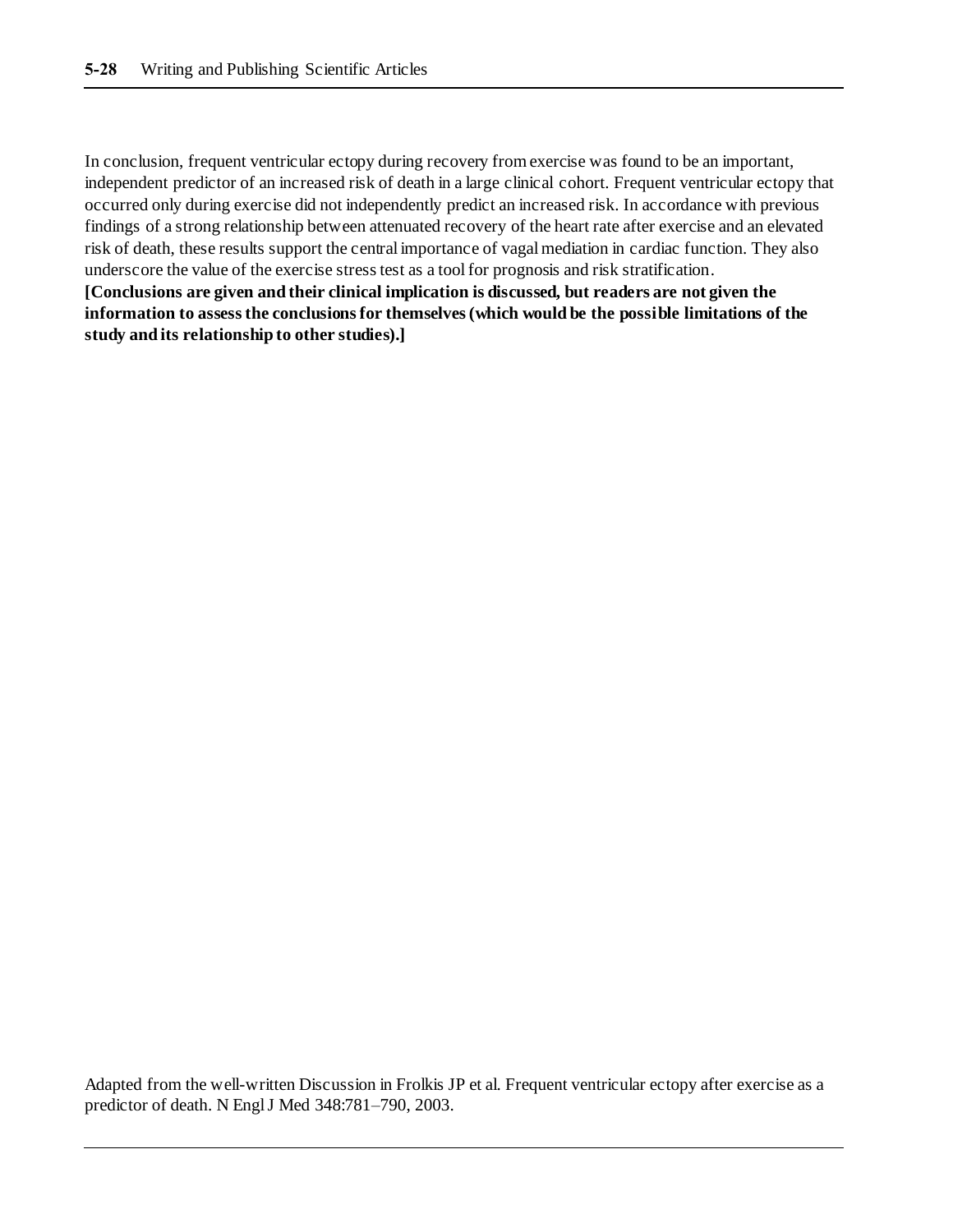## **Example of a Well-Written Discussion (Clinical Study)**

In a large cohort of patients referred for exercise stress testing, we found that ventricular ectopy after exercise (during the recovery phase) was a better predictor of increased risk of death than was ventricular ectopy during exercise only. **[Conclusion]** The occurrence of frequent ventricular ectopy during recovery was strongly predictive of an increased risk of death from all causes over a 5-year follow-up period, whereas the occurrence of frequent ventricular ectopy only during exercise was not. This association persisted even after propensity-based adjustment for clinical and exercise characteristics known to predict an increased risk of death. **[Supporting findings]**

Until recently, it was thought that exercise-induced ventricular ectopy was not independently related to an increased risk of coronary heart disease, the extent of coronary artery disease, mortality from all causes, or the risk of major cardiac events.4,8,16,31 However, one recent report showed that among over 6000 asymptomatic men, ventricular ectopy during exercise was associated with a relative risk of death from cardiovascular disease of approximately 3 when the cohort was followed for 23 years.<sup>6</sup> [How study fits with existing **literature; restatement of the gap in knowledge]**

The current study clarifies these previous findings and extends them to a large cohort likely to be representative of patients seen in clinical practice. **[How the study fills the gap]** Because of the size of the study sample, we were able to examine carefully the prognostic importance of frequent ventricular ectopy during and after exercise in large numbers of subjects (more than 1000 patients in each group). The large cohort also made it possible for us to perform propensity matching,  $27$  thus allowing a more valid comparison of patients with and without frequent ventricular ectopy than would have been possible by standard regression techniques.<sup>28</sup> **[Strengths of study, and interpretation of findings]** Finally, our observations were consistent with our a priori hypothesis that frequent ventricular ectopy during recovery would be a stronger predictor of risk than ectopy during exercise, which had been based on the recognition of recovery as a period of rapid vagal reactivation.<sup>11</sup>

Because the cohort was a heterogeneous one, including patients who underwent stress testing with electrocardiography only, with echocardiography, or with nuclear perfusion scintigraphy, we did not have systematic data on left ventricular systolic function and myocardial ischemia in all patients. Nonetheless, it is noteworthy that in the subgroup of 6421 patients for whom ejection-fraction data were available, a low ejection fraction (40 percent or less) was associated with frequent ventricular ectopy during recovery. Furthermore, both ventricular ectopy during recovery and a low ejection fraction were independent predictors of death. We focused on death from all causes and could not differentiate among deaths due to arrhythmias, those due to other cardiac causes, and those due to noncardiac causes. We and others have commented on this issue before, pointing out that only death from all causes can be considered a truly unbiased and objective end point that is also clinically relevant when arrhythmia-related outcomes are studied.<sup>20,21</sup> [A possible limitation **of the study (and why it's not a limitation), and interpretation of findings]**

How should the finding of an association between frequent ventricular ectopy during recovery from exercise and mortality from all causes be incorporated into clinical practice? Because this was a prospective, observational study, making treatment recommendations on the basis of our results is problematic. Nonetheless, it is clear that frequent ventricular ectopy during recovery is a marker of an increased risk of death. Accordingly, comprehensive risk-factor assessment and aggressive management of the risk factors identified may well be justified in patients with this finding. In addition, the association of asymptomatic left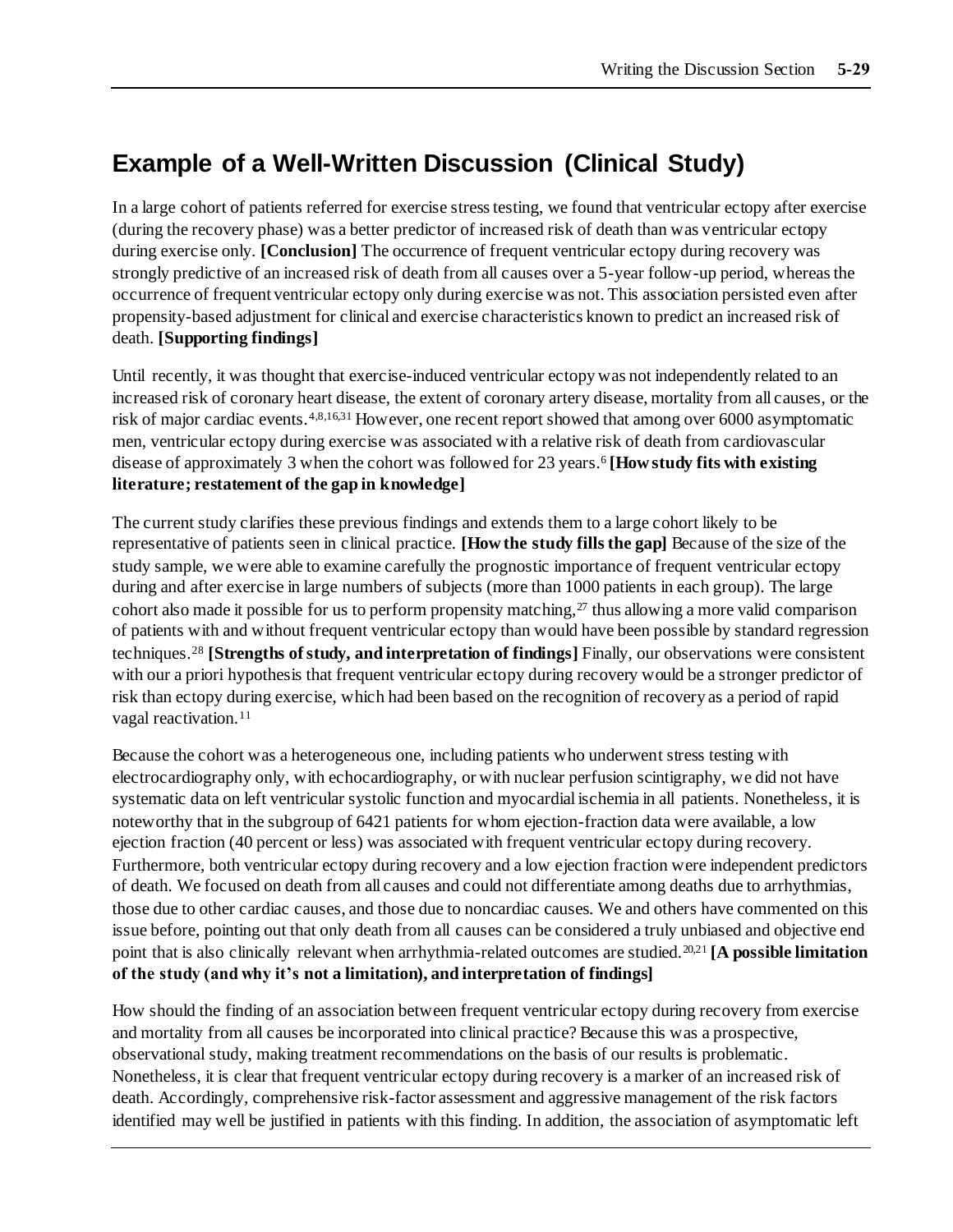ventricular dysfunction with frequent ventricular ectopy during recovery suggests that echocardiography may be indicated, since treatment of asymptomatic left ventricular dysfunction is of clinical benefit. <sup>32</sup> **[Implication of findings, or suggested change in current medical practice]**

Frequent ventricular ectopy during recovery from exercise was found to be an important, independent predictor of an increased risk of death in a large clinical cohort. Frequent ventricular ectopy that occurred only during exercise did not independently predict an increased risk. In accordance with previous findings of a strong relation between attenuated recovery of the heart rate after exercise and an elevated risk of death, these results support the central importance of vagal mediation in cardiac function. They also underscore the value of the exercise stress test as a tool for prognosis and risk stratification. **[Another implication of findings]**

From Frolkis JP et al. Frequent ventricular ectopy after exercise as a predictor of death. N Engl J Med 348:781–790, 2003. Reprinted with permission.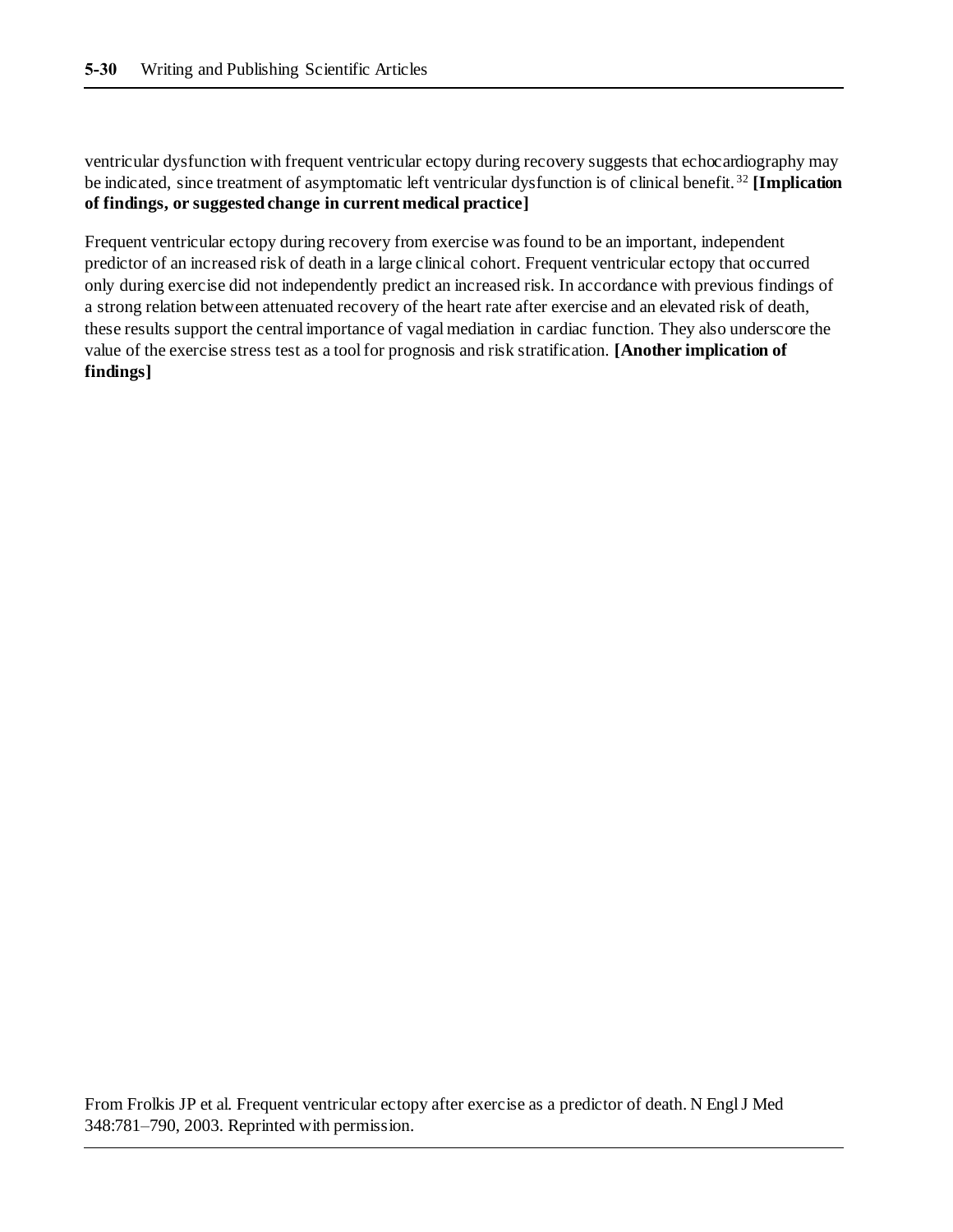### **Discussion Section Worksheet**

- Do not repeat background information, methods, or results.
- Make it clear whose study you are discussing each time you switch between yours and someone else's.
- Use transitions between sentences and paragraphs to link ideas.
- Include the information below if appropriate and in the most logical sequence.

#### **Conclusion (based on major findings and relating to study's purpose or hypothesis)**

(first paragraph in section)

O*ur findings that… confirm…. In this study, we found that…. Our results indicate/show/suggest that....*

**Interpretation of your findings—What further explanation should you give to help readers understand and appreciate the importance of your research?**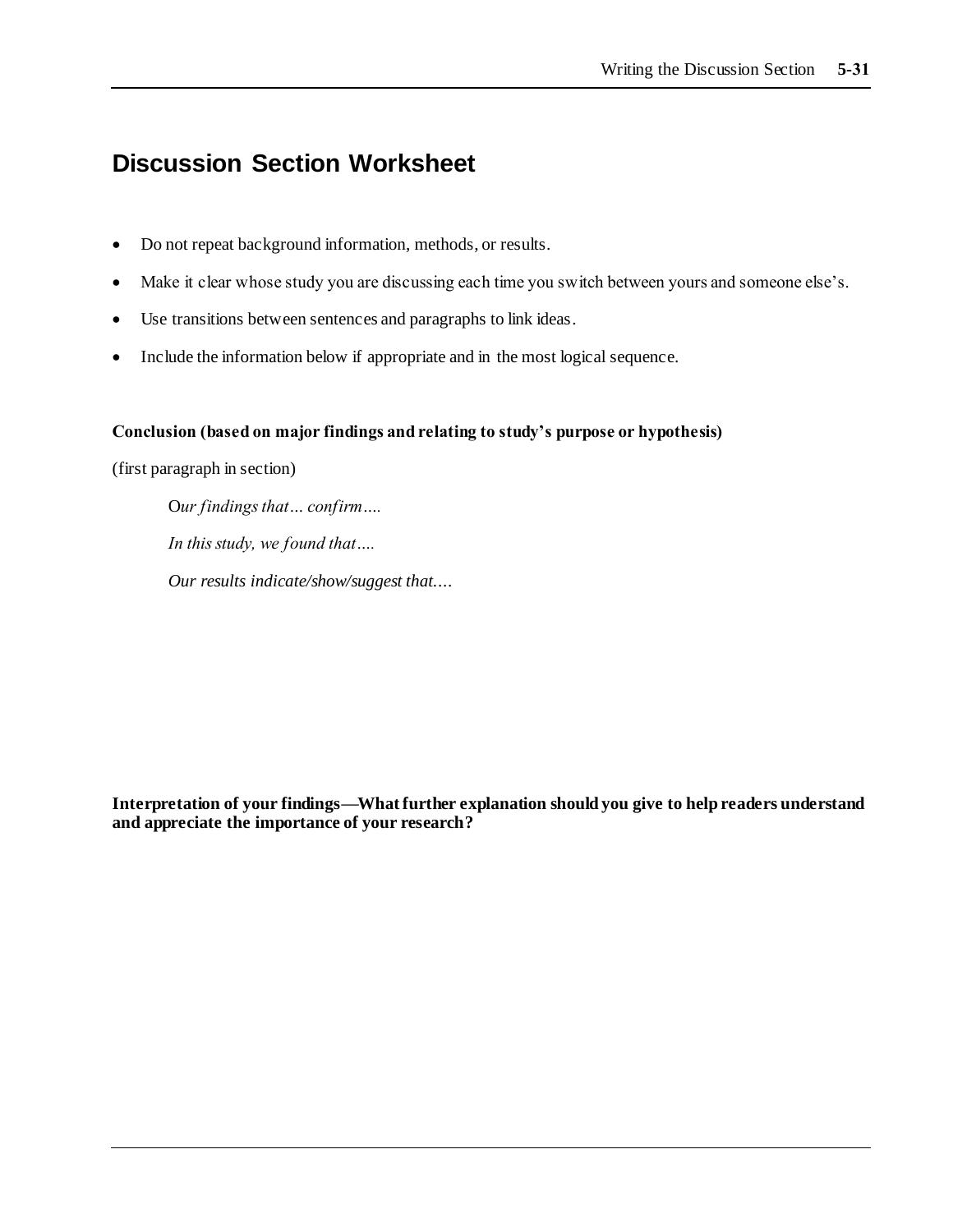#### **How findings fit in with existing literature**

studies that agree

*Our data are consistent with…* 

*Our findings on... agree with those reported by... et al., who....*

studies that disagree, with possible explanations for differences

*Our data differ from....*

*Unlike [authors' names] et al., we observed that....*

#### **Novelty/strength of study (optional)**

*In this study, we showed for the first time that....*

*The major strength of this study was....*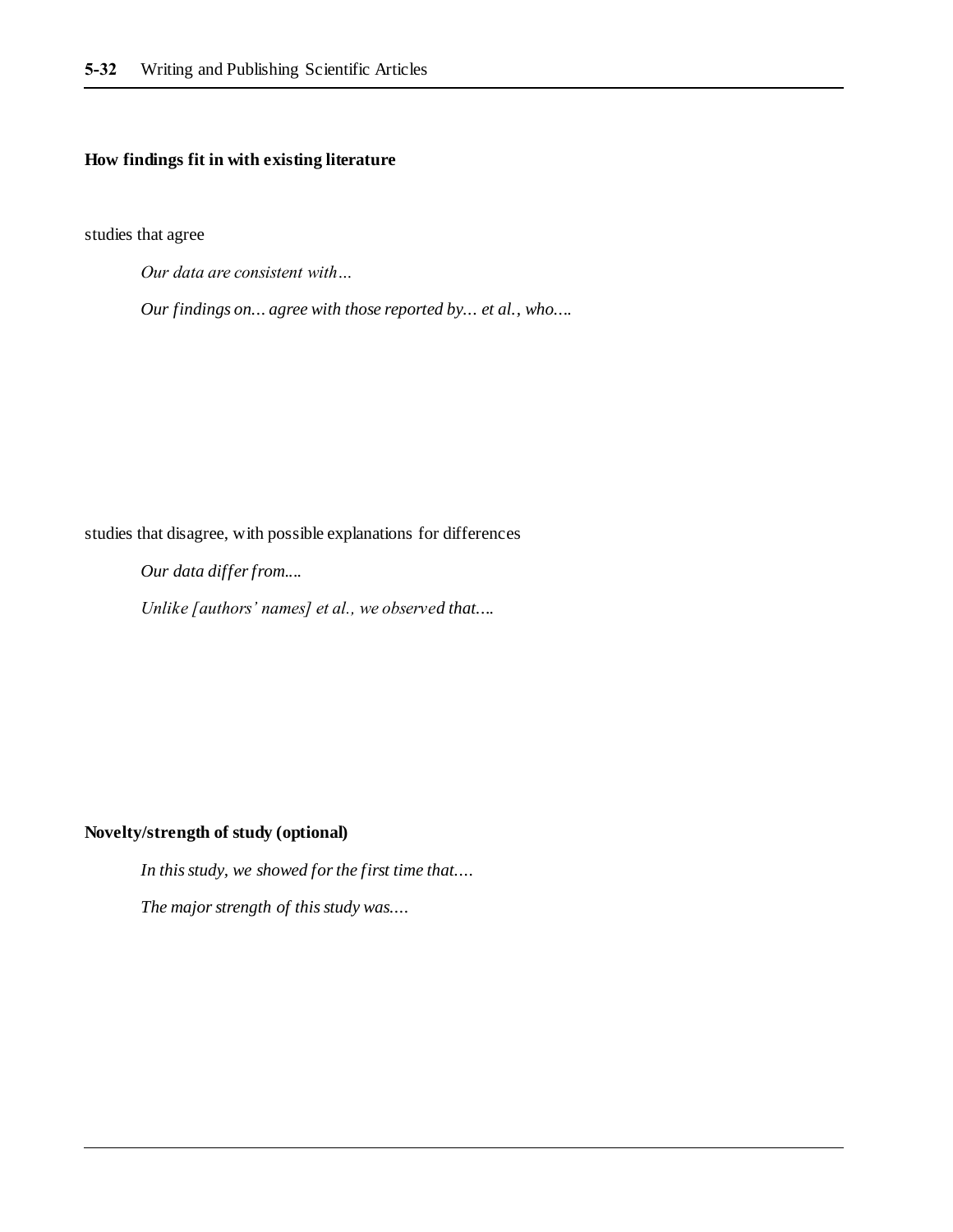#### **Limitations of study and other valid criticisms**

*Our study subjects were…, so it is not known whether our results are applicable to other groups.… Further studies….*

*In this study, …was measured by..., which may not have….*

*It is possible, however, that other agents not tested could....*

*Our study had several limitations. First....*

#### **Generalizations to other populations (if possible)**

*Although our cohort was limited to..., the results suggest that....*

#### **Why filling the knowledge gap is important**

*Our findings will allow us to take the next step in....*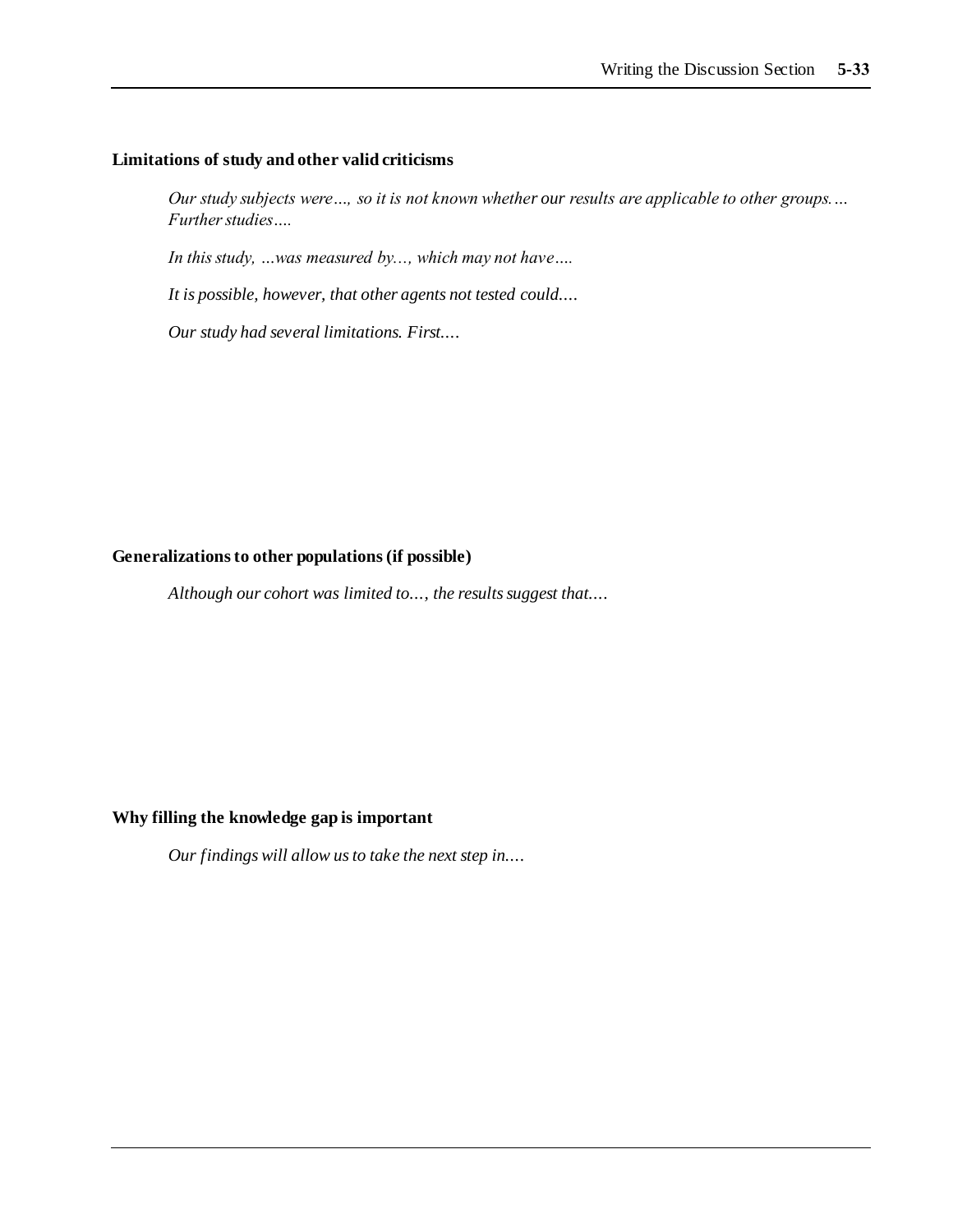#### **Implications of findings / speculation**

*Our findings may be useful in…. Our findings support the premise that…, We speculate that…. Our findings further suggest that… Our results imply that…, but this must be tested further…. Our study adds to the accumulating evidence that suggests.... These findings are important for... and point to the need for.... Further study is warranted so that.... These results suggest that .... should be reinvestigated for.... Our findings raise the possibility that.... Adaptations of this study to other..... could result in....*